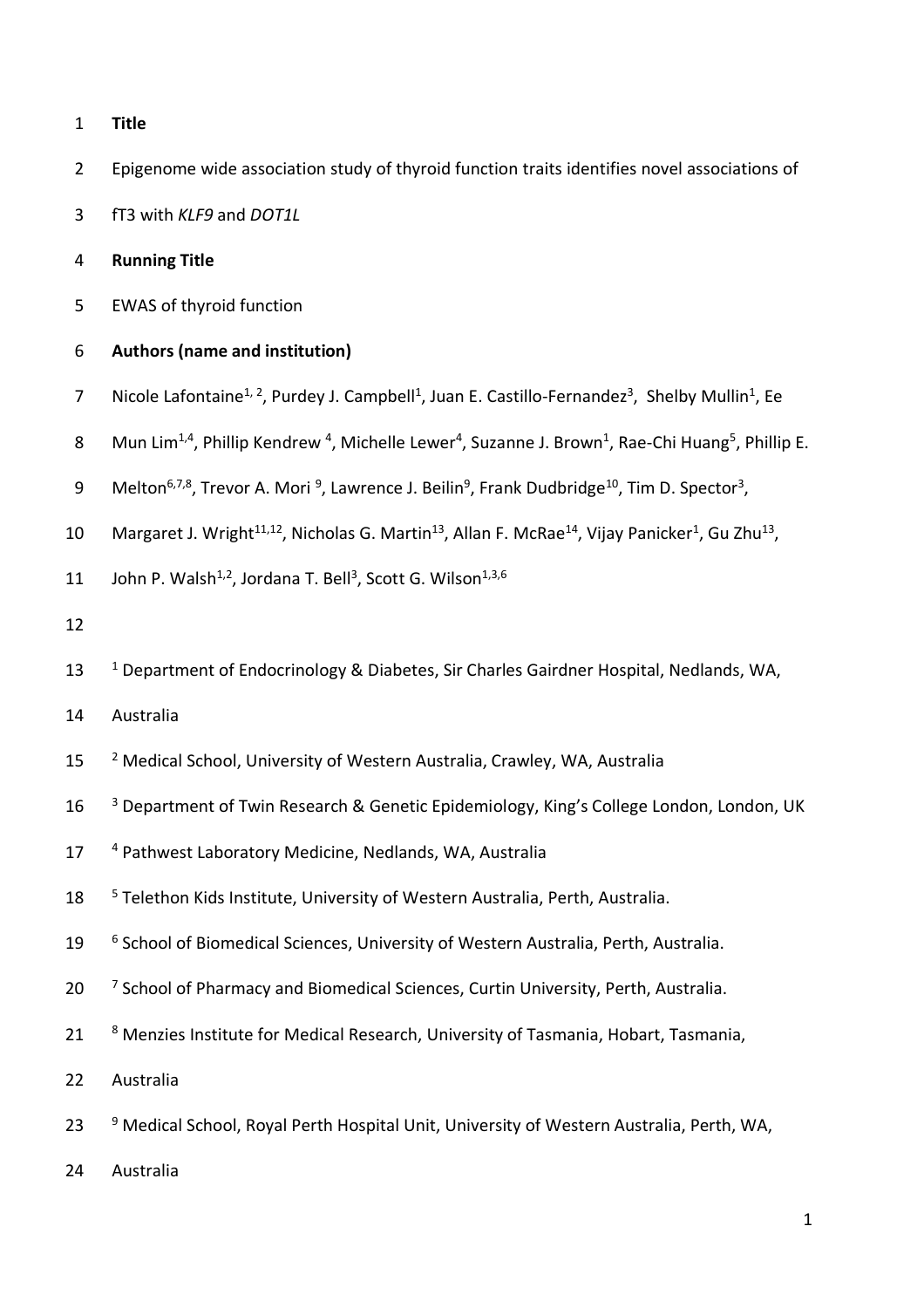| 25 | <sup>10</sup> Department of Health Sciences, University of Leicester, Leicester, LE1 7RH, UK |  |  |  |
|----|----------------------------------------------------------------------------------------------|--|--|--|
|----|----------------------------------------------------------------------------------------------|--|--|--|

- <sup>11</sup> Queensland Brain Institute, University of Queensland, Brisbane, QLD, Australia
- 27 <sup>12</sup> Centre for Advanced Imaging, University of Queensland, Brisbane, QLD, Australia
- <sup>13</sup> QIMR Berghofer Medical Research Institute, Brisbane, QLD, Australia
- <sup>14</sup> Institute for Molecular Bioscience, University of Queensland, Brisbane, QLD, Australia
- 
- **Key words**
- Epigenetics, EWAS, thyroid hormone, DNA methylation, KLF9, DOT1L
- **Corresponding Author**
- Nicole Lafontaine
- Department of Endocrinology & Diabetes,
- Sir Charles Gairdner Hospital, Nedlands, WA, Australia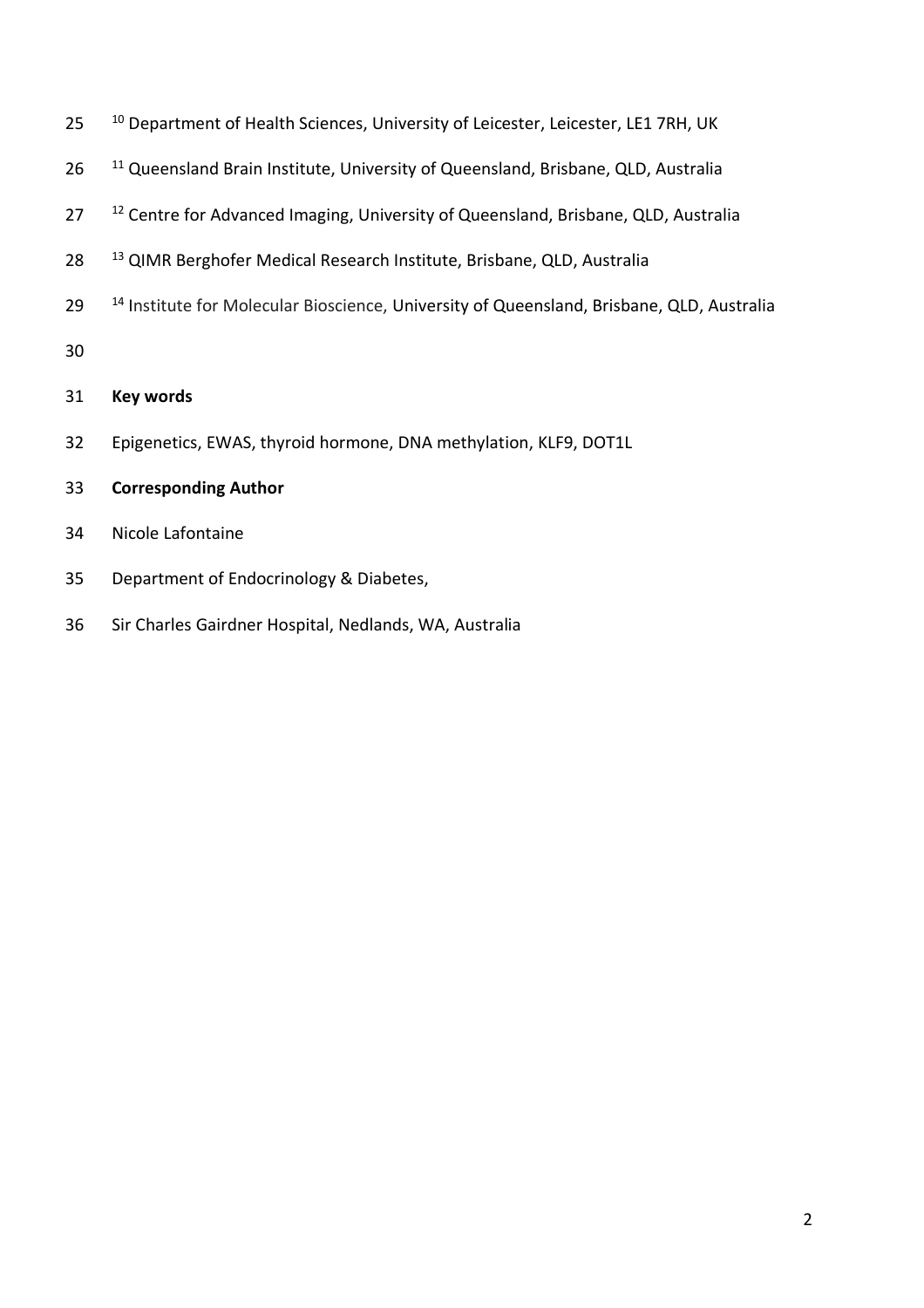#### **Financial Support**

This work was supported by the Australian National Health and Medical

 Research Council (NHMRC) (project grant 1087407). Study participants were recruited in the context of the Brisbane Longitudinal Twin Study 1992–2016, supported by grants from NHMRC (project grants 1031119, 1010374, 496667 and 1046880), the National Institutes of Health (NIH) (grants GM057091 and GM099568), Australian Research Council (A7960034, A79906588, A79801419, DP0212016, DP0343921, DP1093900) and NHMRC Medical Bioinformatics Genomics Proteomics Program (grant 389891) for building and maintaining 45 the adolescent twin family resource through which samples were collected. The funders had no role in study design, data collection and analysis, decision to publish or preparation of the manuscript. Support was also received from The Sir Charles Gairdner Osborne Park Health Care Group Research Advisory Committee (grant 2018-19/015) and the iVEC/Pawsey Supercomputing Centre (with funding from the Australian Government and the Government of Western Australia; project grants: Pawsey0260, Director2025). Abbott Diagnostics Australia donated immunoassay reagents for thyroid function tests. The funders had no role in study design, data collection and analysis, decision to publish or preparation of the manuscript.

 The DNA methylation work was supported by NHMRC grant 1059711. The 17-year follow-up was supported by NHMRC (program grant 353514 and project grant 403981). RCH was supported by NHMRC fellowship 14254.

**Disclosure Summary**

The authors have no disclosures.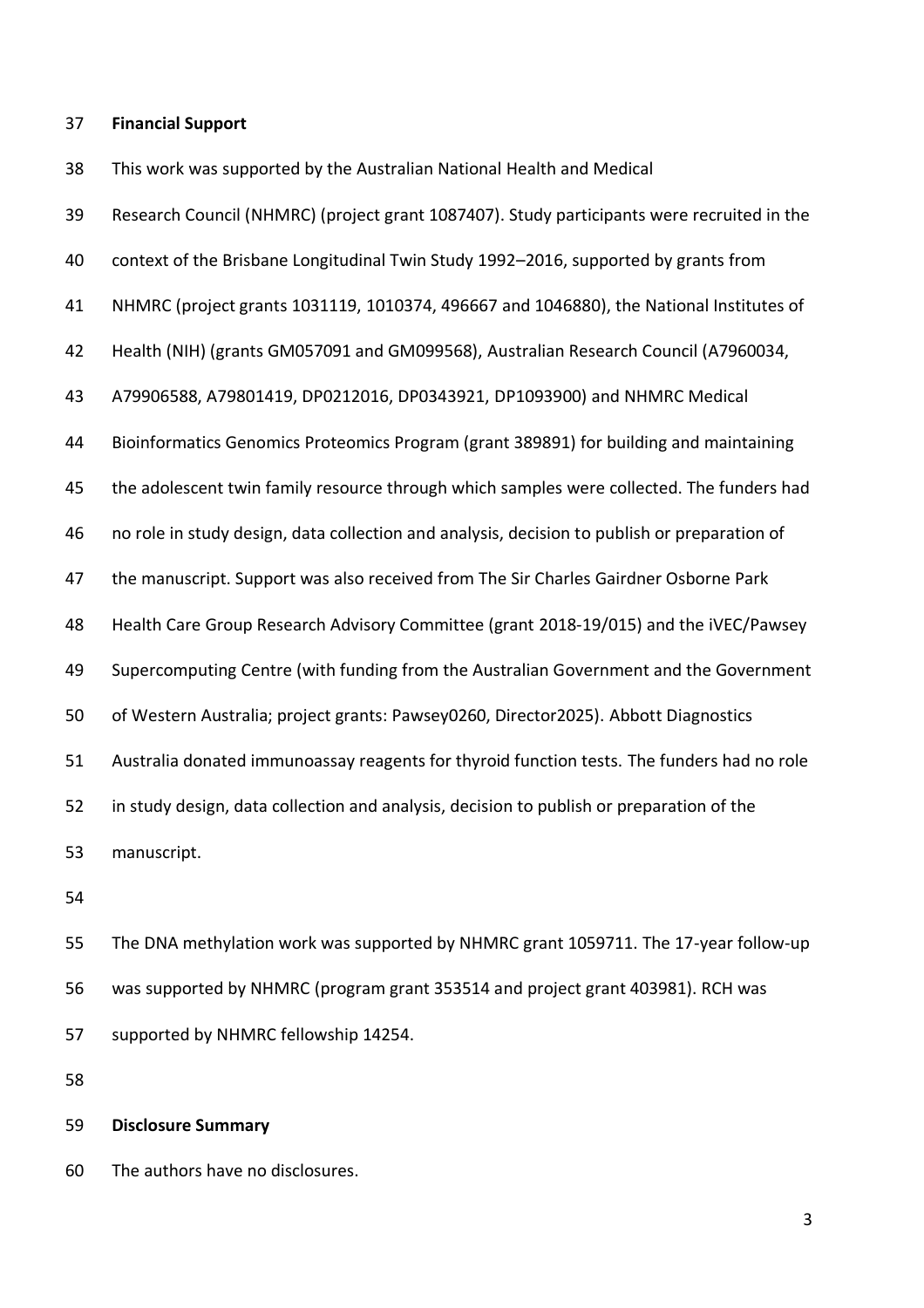### **ORCiD numbers:**

- 0000-0001-7101-2058 (N. Lafontaine); 0000-0002-5727-4323 (P. J. Campbell);
- 0000-0002-0034-8029 (J.E.Castillo-Fernandez); 0000-0002-8464-6639 (R.C Huang);
- 0000-0003-4026-2964 (P. E. Melton); 0000-0001-7133-4970 (M. J. Wright);
- 0000-0002-5264-9229 (T.A. Mori); 0000-0002-8817-8908 (F. Dudbridge);
- 0000-0003-4069-8020 (N. G. Martin); 0000-0002-5691-1917 (G. Zhu);
- 0000-0002-1766-2612 (J. P. Walsh); 0000-0002-0357-1373 (S. G. Wilson).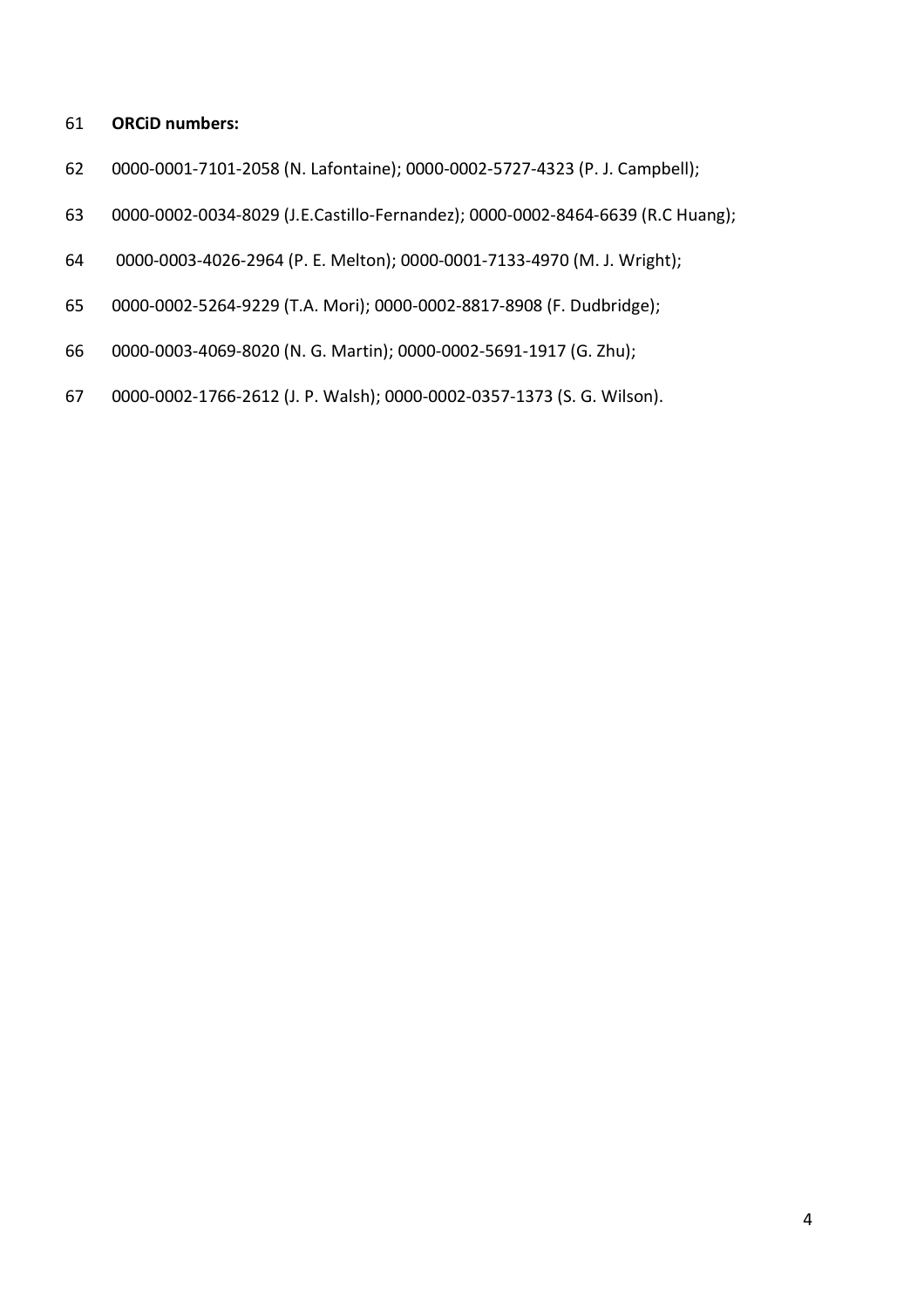**Abstract**

**Context**

- Circulating concentrations of free triiodothyronine (fT3), free thyroxine (fT4) and
- thyrotropin (TSH) are partly heritable traits. Recent studies have advanced knowledge of
- their genetic architecture. Epigenetic modifications, such as DNA methylation (DNAm), may
- be important in pituitary-thyroid axis regulation and action, but data are limited.

**Objective**

- To identify novel associations between fT3, fT4 and TSH and differentially methylated
- positions (DMPs) in the genome in subjects from two Australian cohorts.

**Method**

- We performed an epigenome-wide association study (EWAS) of thyroid function parameters
- and DNAm using participants from: Brisbane Systems Genetics Study (median age 14.2
- years, n=563) and the Raine Study (median age 17.0 years, n=863). Plasma fT3, fT4 and TSH
- were measured by immunoassay. DNAm levels in blood were assessed using Illumina
- HumanMethylation450 BeadChip arrays. Analyses employed generalised linear mixed
- models to test association between DNAm and thyroid function parameters. Data from the
- two cohorts were meta-analysed.

#### **Results**

- We identified 2 DMPs with epigenome-wide significant (p<2.4E-7) associations with TSH and
- 6 with fT3, including cg00049440 in *KLF9* (p=2.88E-10) and cg04173586 in *DOT1L* (p=2.09E-
- 88 16), both genes known to be induced by fT3. All DMPs had a positive association between
- DNAm and TSH and a negative association between DNAm and fT3. There were no DMPs
- significantly associated with fT4. We identified 23 differentially methylated regions
- associated with fT3, fT4 or TSH.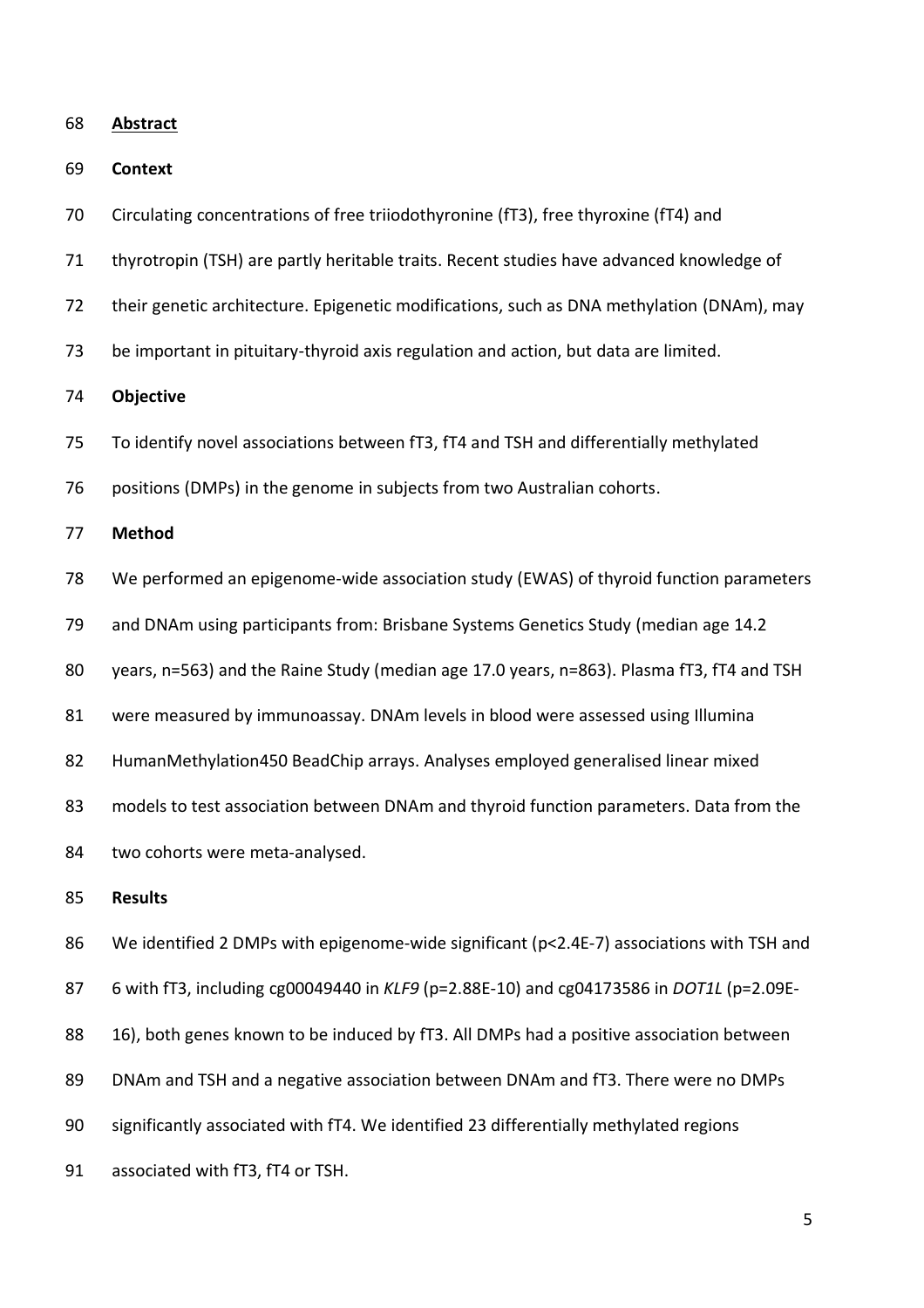## **Conclusions**

- This study has demonstrated associations between blood-based DNAm and both fT3 and
- TSH. This may provide insight into mechanisms underlying thyroid hormone action and/or
- pituitary-thyroid axis function.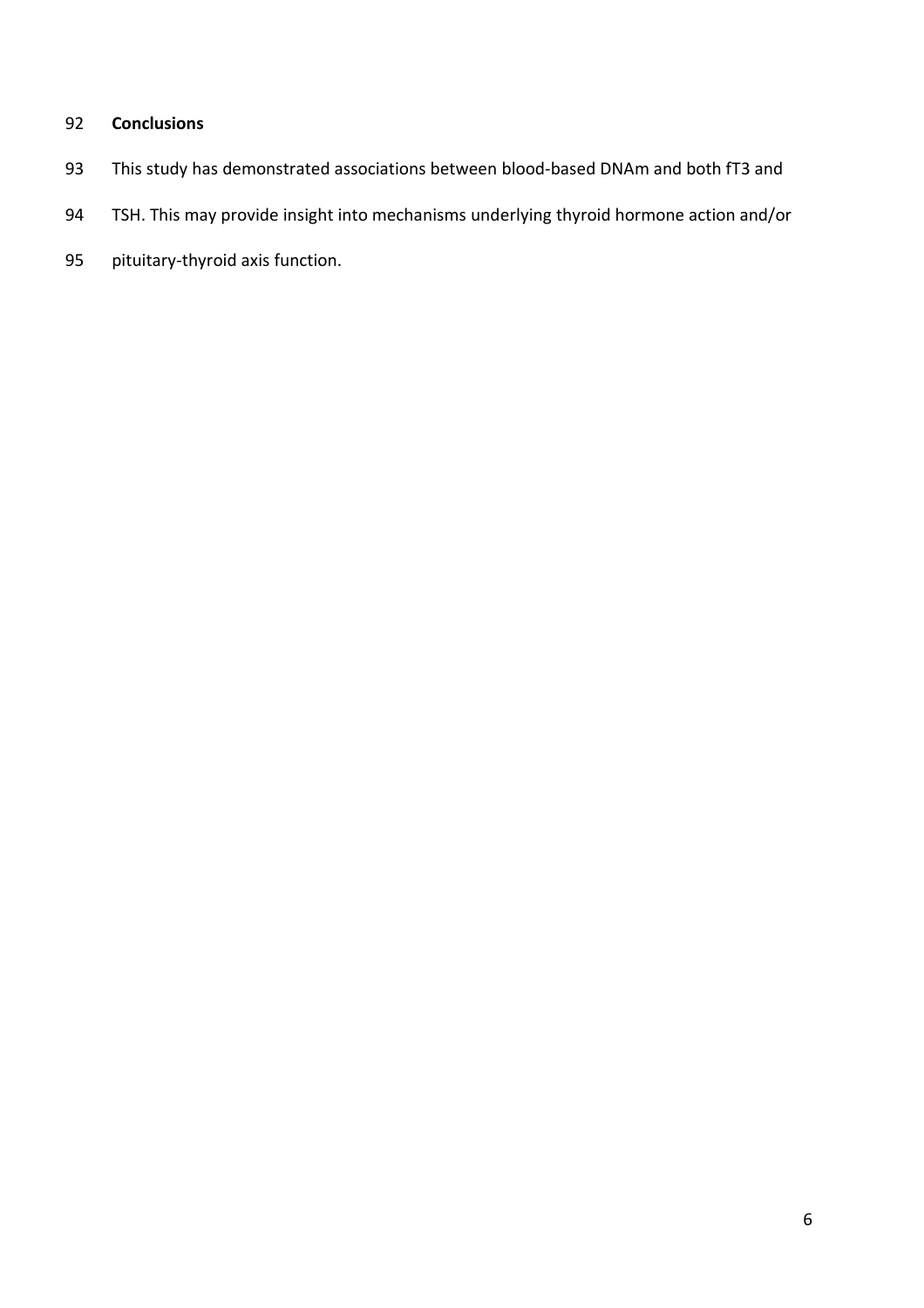#### **Introduction**

 The thyroid synthesises and secretes hormones, triiodothyronine (T3) and thyroxine (T4), required for growth and the regulation of metabolism (1). Circulating levels of thyrotropin (TSH) and thyroid hormones are tightly regulated via the hypothalamus-pituitary-thyroid (HPT) axis; intraindividual variation is less than interindividual variation, suggesting that individuals have unique set points (2). Variations of thyroid function within the population- based normal range have been associated with adverse health outcomes including atrial fibrillation (3), coronary heart disease (4), stroke (5), mood (6), cognitive disorders (7), body mass index (BMI) (8) and overall mortality (4,9). It is therefore important to improve our understanding of mechanisms behind these variations to facilitate better management of patients. 

 Genetic factors influence interindividual variation in free T3 (fT3), free T4 (fT4) and TSH levels. From studies comparing monozygotic and dizygotic twins, it is estimated that heritability accounts for up to 65% of variation in fT3, fT4 and TSH (10-12). Genome wide association studies (GWAS) have advanced knowledge in this area by identifying a substantial number of genes that may contribute to thyroid function variance (13-16). However, established loci account for only 21% and 33% of genetic variance in fT4 and TSH respectively (13). Epigenetics could provide a link between genes, environmental exposures and differences in fT3, fT4 and TSH levels.

 Epigenetics describes mechanisms that control the regulation of gene expression, including DNA methylation (DNAm) and histone modification, among others and that do not involve a change in the DNA nucleotide sequence (17). DNAm is one of the most commonly described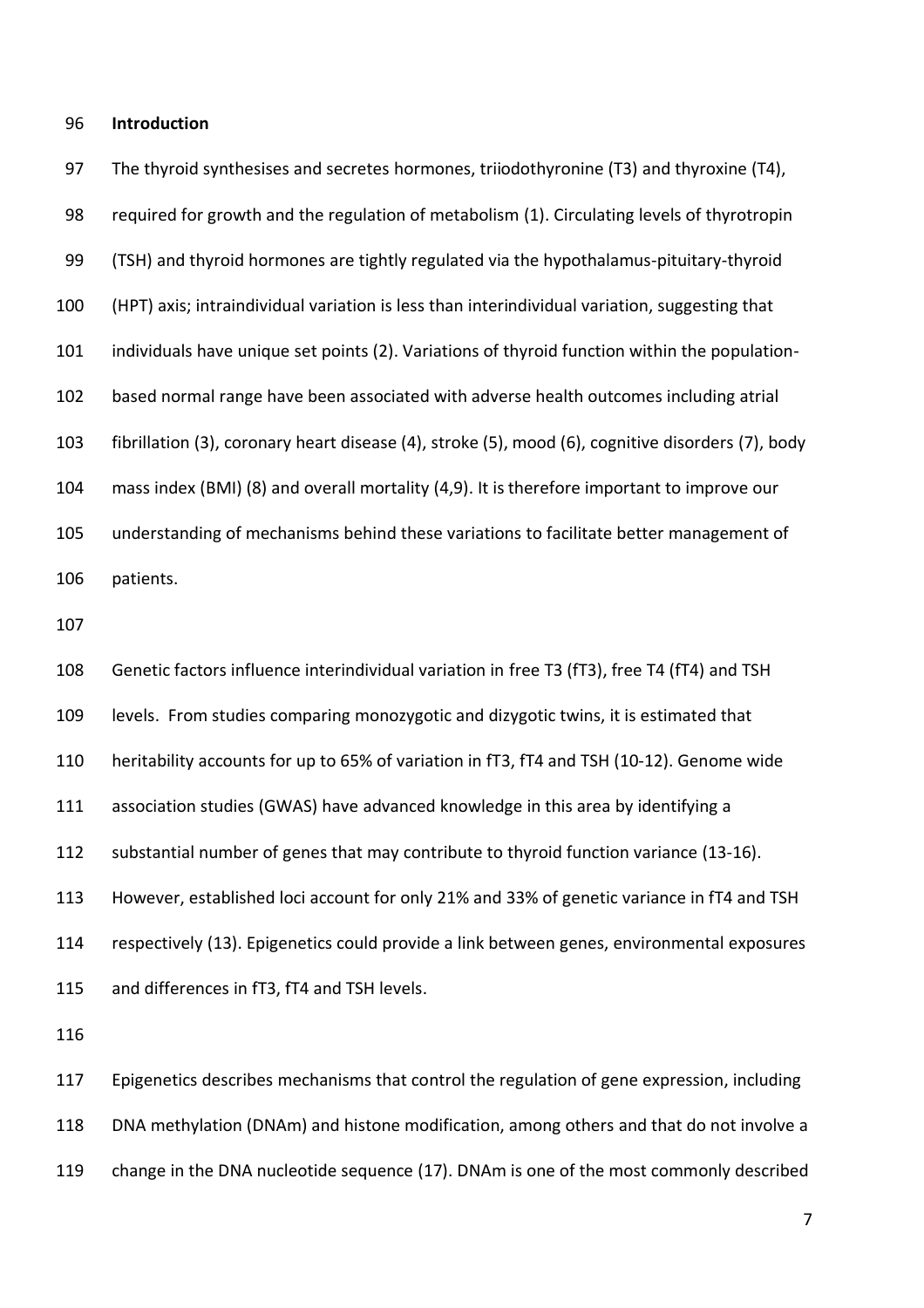epigenetic mechanisms (18) and involves the addition of a methyl group to a cytosine in a cytosine-phosphate-guanine (CpG) dinucleotide sequence through the action of DNA- methyltransferases (18,19). DNAm can cause major effects on gene expression levels by influencing the binding of regulatory elements to DNA. These epigenetic features further augment transcriptional regulation dictated by the DNA nucleotide coding and are additional critical regulators of gene expression that are considered to make a significant contribution to complex disease susceptibility (20). The methylation profile of a cell changes during differentiation as certain genes are up- and down-regulated, resulting in the formation of a unique methylome in each cell type (21). The relationship between DNAm and gene expression is complex; methylation within a gene promoter typically represses transcription of the gene, whereas DNAm located within exons or introns is frequently associated with active expression and can influence splicing and activity of alternate promoters (22). In line with this, the DNAm landscape has been found to change profoundly during the process of cell differentiation (23) and across the lifespan (24-27). Epigenome-wide association studies (EWAS) have been used to investigate variations in DNAm genome-wide and explore relationships between methylation and clinical phenotypes (19,28,29). EWAS can identify differentially methylated positions (DMPs), which are individual CpGs that show differential methylation depending on the phenotype, as well as differentially methylated regions (DMRs) which are segments of adjacent CpGs that show overall differential methylation depending on the phenotype (30). Despite the increasing epigenetics literature in other fields including autoimmune thyroid disease, there have, to our knowledge, been no published EWAS with thyroid function markers as a phenotype.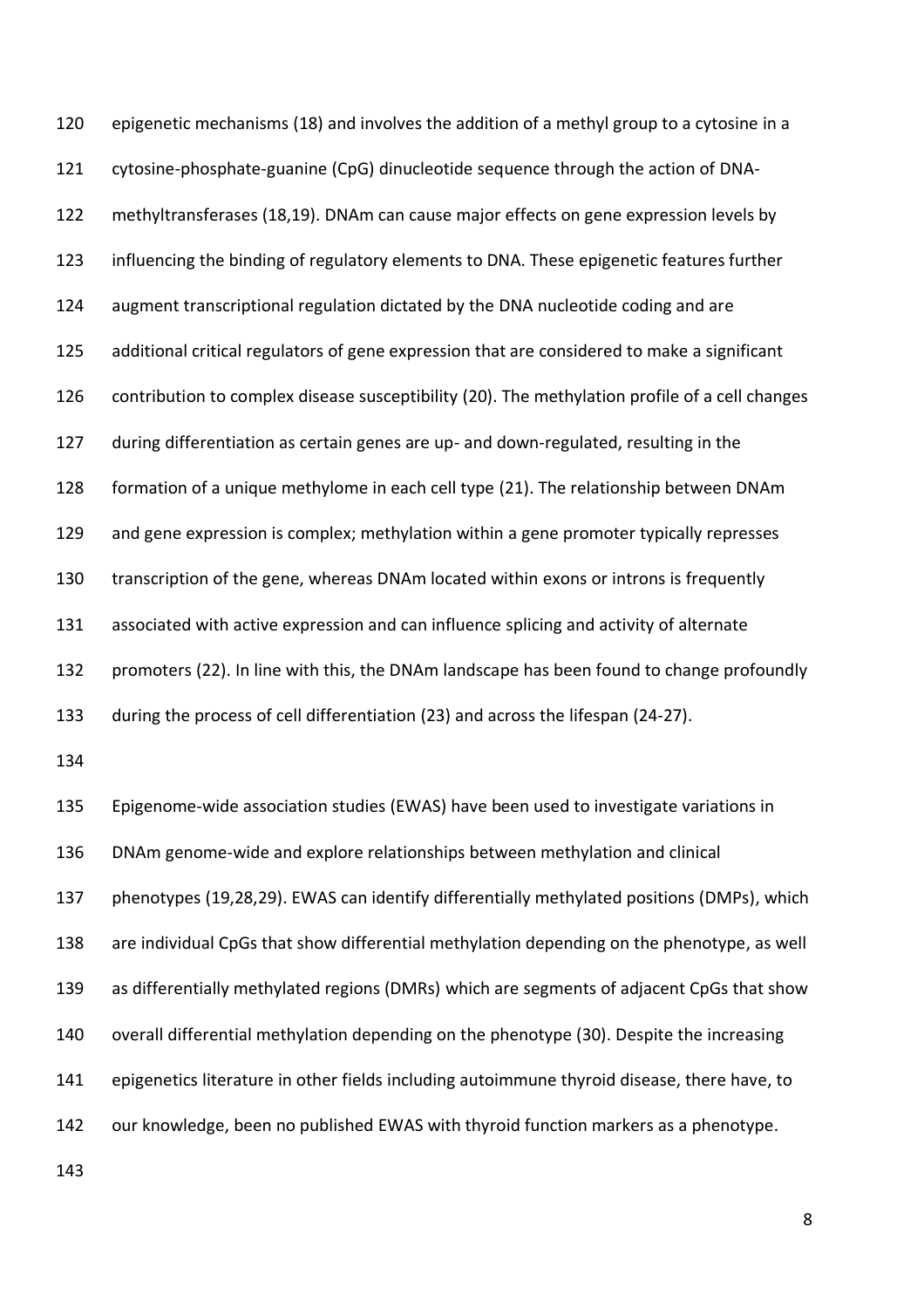In this study, we performed EWAS to look for associations between blood-based DNAm and circulating levels of fT3, fT4 and TSH from two Australian-based cohorts to provide further insight into mechanisms underlying thyroid hormone action and/or pituitary-thyroid axis function.

#### **Methods**

*Study participants*

 Two population-based cohorts were used in the research, the Brisbane Systems Genetics Study (BSGS) and the Raine Study. The participants from BSGS were recruited as part of a prospective study, the Brisbane Longitudinal Twin Study (BLTS), made up of healthy monozygotic and dizygotic twins and triplets, their singleton siblings and their parents who were recruited in Brisbane, Queensland, Australia (31-33). BLTS participants were enlisted by media appeals, word of mouth and by contacting the principals of primary schools in the greater Brisbane area. The study was approved by the Human Research Ethics committee of the Queensland Institute of Medical Research. All participants provided written informed consent.

 The Raine Study (formerly known as the Western Australian Pregnancy Cohort Study) is a prospective multigenerational observation study which recruited pregnant women of 16-20 weeks gestation in Perth, Western Australia between 1989 and 1991. It has followed these participants and their offspring (Generation 2) since birth, as described in detail previously (34). The study was approved by the Human Ethics Committee of the University of Western Australia. All participants and their parents or carers provided written informed consent.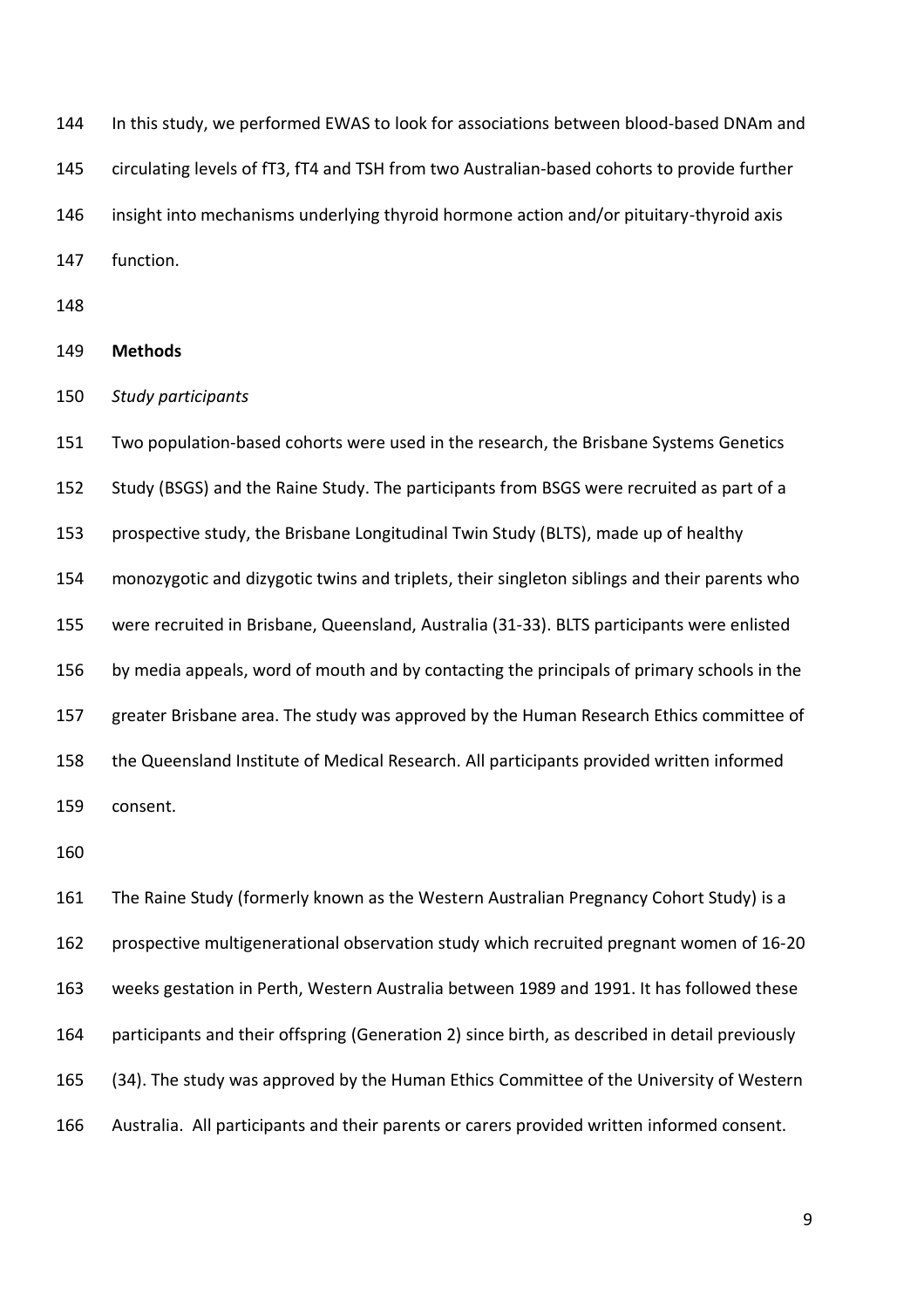| 167 | The present study uses plasma, clinical assessment and questionnaire data from Generation |
|-----|-------------------------------------------------------------------------------------------|
| 168 | 2 participants at age 14 (35) and DNAm data from specimens collected at age 17 (36).      |

 In each cohort, participants were excluded if they had peroxidase antibodies (TPOAb) above the reference range (>6IU/mL) or if plasma samples for thyroid function and DNAm were collected more than 5 years apart. In both cohorts, most participants are of self-reported European ancestry and reside in areas of iodine sufficiency (37).

*Laboratory Data*

In both cohorts, fT3, fT4, TSH and TPOAb were measured on securely archived frozen

plasma samples by automated immunoassay using the Abbott ARCHITECT analyser (Abbott

Diagnostic, Illinois, USA), as previously described (38). DNA methylation profiles were

generated from leucocyte DNA from whole-blood samples using the Illumina Infinium

HumanMethylation 450 BeadChip array (Illumina, San Diego, CA), as described previously

for BSGS (32) and the Raine Study (36). This array interrogates more than 485,000 CpG sites,

targeting gene regions and covering 99% of RefSeq genes, CpG islands, among other sites

(32,39).

*Statistical analysis*

 Linear mixed models were used to test for association between quantile normalised DNA methylation beta values and each of fT3, fT4 and TSH (natural log transformed), adjusting for sex, age, age squared, difference between ages at which thyroid function and DNAm were measured, and white blood cell composition (CD8T, CD4T, NK, Bcell, Mono, Gran). Random intercepts were fitted to account for plate number and sample position variation. A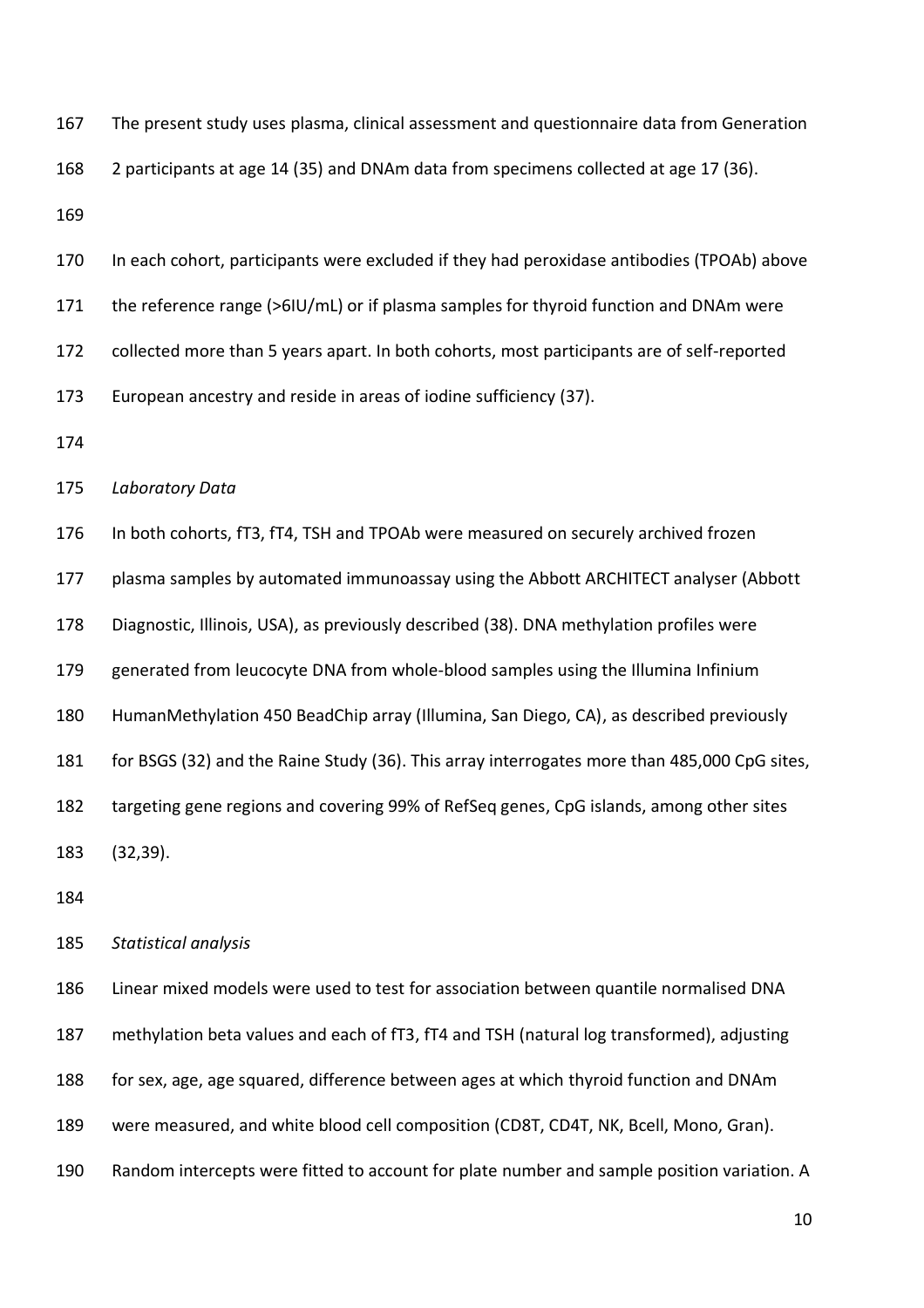nested random effects structure with separate intercepts for each subject within zygosity group within family was used to account for relatedness (within monozygotic twins and triplets or among dizygotic twins and triplets and siblings more generally). All analyses were performed using R version 3.5.2 (including packages lme4, qqman, EasyStrata and data.table).

 Results from both cohorts were then meta-analysed using METAL software. The epigenome- wide significance threshold was defined as a *P*-value below 2.4E-7, calculated by using a permutation approach which takes into account the correlation structure of CpGs across the genome(40). The threshold for suggestive associations was defined as a *P*-value below 1E-5 following previous studies which used Illumina methylation arrays to identify suggestive DMPs for preliminary consideration and to guide future hypotheses (41,42). R package coMET was used to generate regional association plots (43). For the detection of DMRs, association tests of fT3, fT4 and TSH were performed using the results from the meta-analysis that had directionally consistent effects. We examined the association between fT3, fT4 and TSH and DMRs using comb-p software with an analysis window of 300 base-pairs, an autocorrelation lag of 300 bases, a seed *P*-value of 0.001 and a

- minimum of 3 probes per DMR (42). The corrected *P*-values (*Pcor)* were reported after Sidak
- multiple testing correction.

- **Results**
- *Descriptive statistics*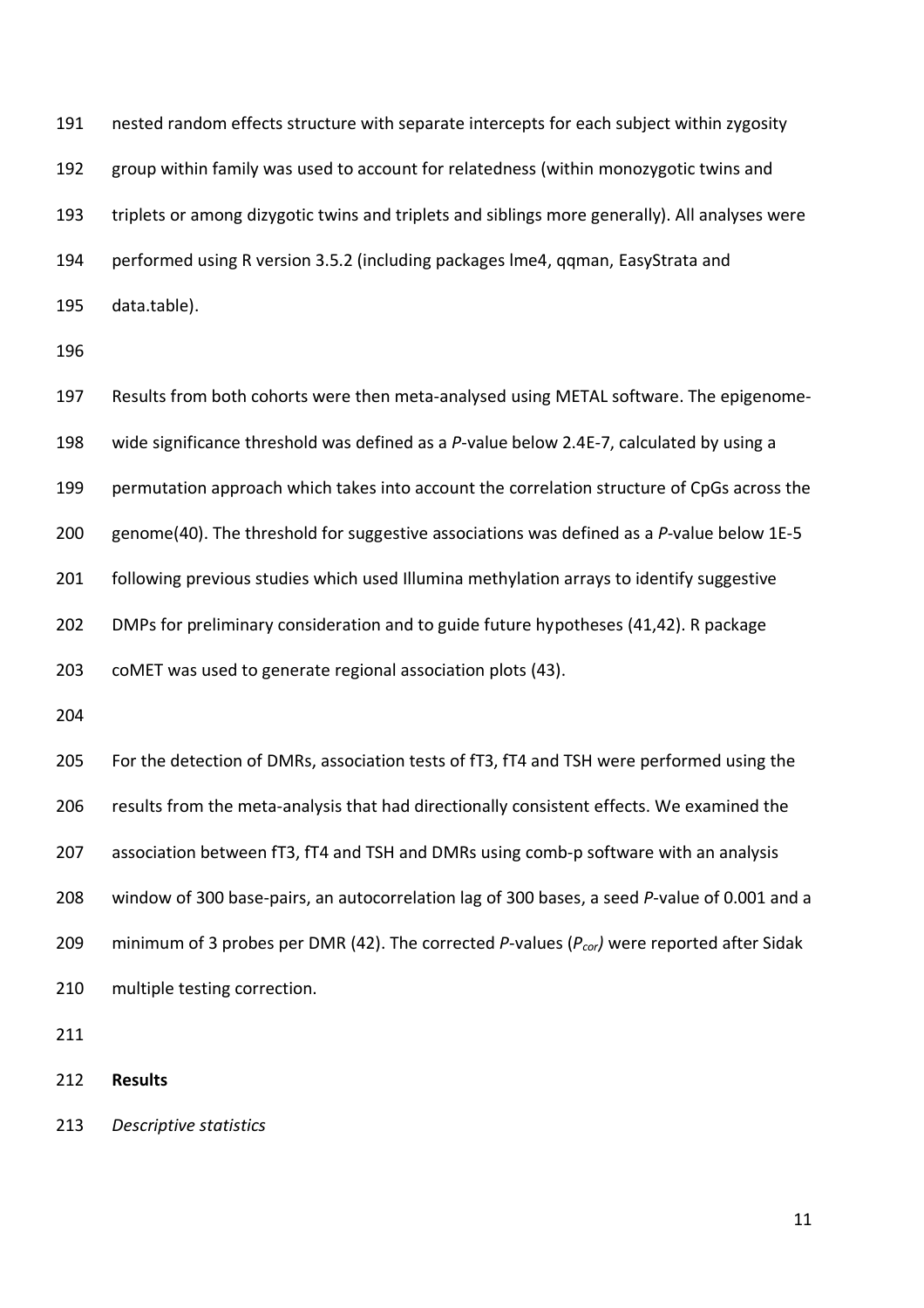BSGS comprised 563 participants, 53% were male (Table 1). The median age was 14.2 years [IQR 12.1-17.8] and 442 participants (79%) were in the adolescent age range (10-19 years old) (44). The Raine Study included 863 participants, 53% were male, and had a median age of 17.0 years [IQR 16.9-17.2]. All participants were adolescents.

*EWAS Results*

Miami plot of results of the EWAS meta-analysis of the BSGS and the Raine study for fT3 and

221 TSH, comprising up to 483,254 probes, are shown in Fig. 1 and for fT4 in Supplemental Fig. 1

222 (QQ plots are presented in Supplemental Fig. 2-;  $\lambda$  = 1.005, 1.071 and 1.068 for FT3, fT4 and

TSH respectively) (45). The meta-analysis found 6 novel epigenome-wide significant DMPs

associated with fT3 and 2 associated with TSH (Table 2), while no significant associations

were seen for fT4. Details of DMPs that were below the suggestive threshold for association

are presented in Supplemental Tables 1-3 (45).

The epigenome-wide significant DMPs associated with fT3 were cg00024471 on

chromosome 3 which lies in intron 1 of tumour protein p63 regulated 1 (*TPRG1*)

(Supplemental Fig. 3a), cg02183564 located on chromosome 7 within intron 4 of coiled-coil

domain containing 146 (*CCDC146)* (Supplemental Fig. 3b), cg00049440 on chromosome 9

within intron 1 of Kruppel like factor 9 (*KLF9*) (Fig. 2a), cg04173586 on chromosome 19

within intron 1 of the disruptor of telomeric silencing 1-like (*DOT1L*) (Fig. 2b) and two

probes in intergenic regions: cg01695994 on chromosome 17 and cg19837174 on

chromosome 10 (Supplemental Fig. 3c and 3d respectively) (45). All 6 DMPs had a negative

association between DNAm and fT3.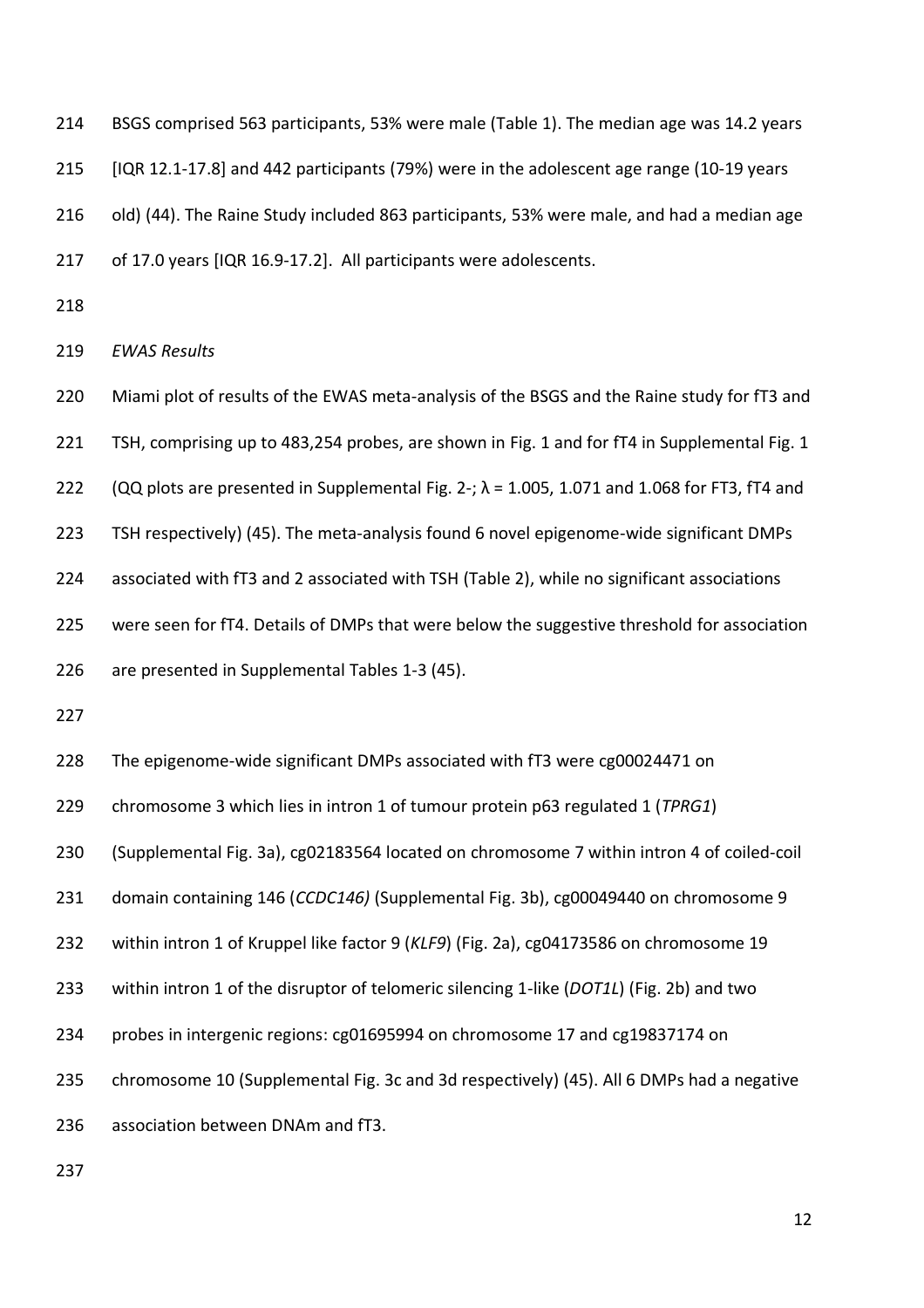| 238 | The epigenome-wide significant DMPs associated with TSH were cg03445151 on                   |
|-----|----------------------------------------------------------------------------------------------|
| 239 | chromosome 2 in an intergenic region (Supplemental Fig 3e) and cg20065905 on                 |
| 240 | chromosome 17 within the 3' untranslated region of forkhead box K2 (FOXK2)                   |
| 241 | (Supplemental Fig 3f) (45).                                                                  |
| 242 |                                                                                              |
| 243 | Differentially methylated region (DMR) analysis                                              |
| 244 | Data from the DMR analyses highlighted 4 regions associated with fT3, including an           |
| 245 | intergenic region in chromosome 4 nearest to Sep(O-Phosphoserine) TRNA: Selenocystine        |
| 246 | TRNA synthase (SEPSECS) associated with increased methylation; 11 associated with fT4 and    |
| 247 | 8 associated with TSH, including one on chromosome 1, within intron 3 of NOD-, LRR- and      |
| 248 | pyrin domain-containing protein 3 (NLRP3) associated with increased methylation (Table 3).   |
| 249 |                                                                                              |
| 250 | <b>Discussion</b>                                                                            |
| 251 | In this EWAS of thyroid function we identified 6 novel epigenome-wide significant DMPs       |
| 252 | associated with fT3 and reduced DNAm and 2 associated with TSH and increased DNAm in a       |
| 253 | meta-analysis of two independent cohorts of healthy participants. This may indicate that     |
| 254 | altered methylation at these loci plays a role in HPT axis physiology, or since we studied   |
| 255 | DNAm from blood, may reflect fT3 action on leucocyte DNAm. It is also possible that fT3 or   |
| 256 | TSH and DNAm at these sites are not causally related, but have a common association with     |
| 257 | one or more as yet unidentified variables.                                                   |
| 258 |                                                                                              |
| 259 | Of the DMPs associated with fT3, cg00049440 is within KLF9, previously known as basic        |
| 260 | transcription element binding protein 1, a member of the Krüppel family of zinc-finger       |
| 261 | transcription factors. These factors bind to GC-rich regions in the genome (46) and regulate |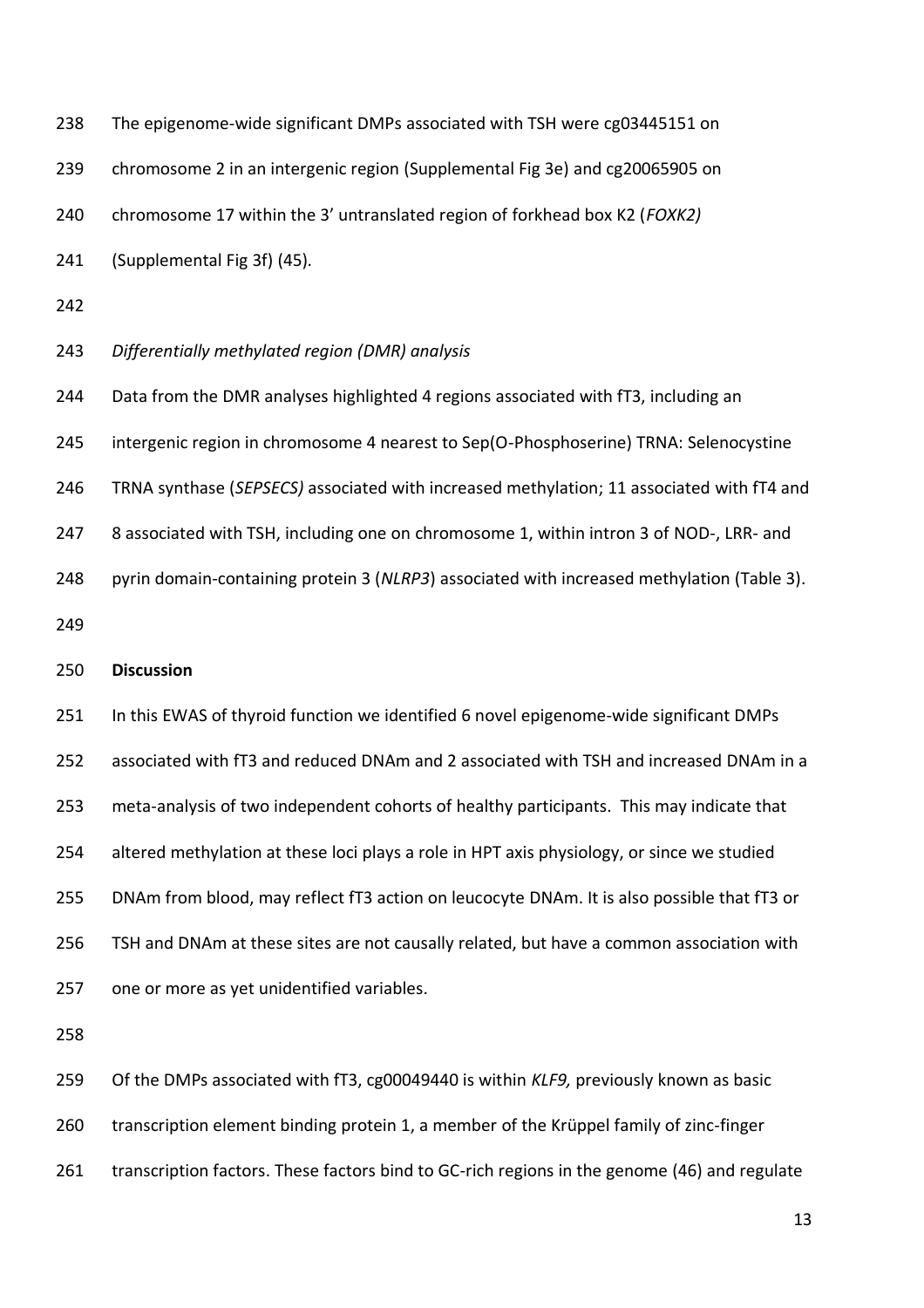proliferation, differentiation, development and programmed-cell death (47). *KLF9* is a T3 response gene. T3, via nuclear receptor activation, upregulates *KLF9* mRNA. KLF9 then acts as a transcription activator or repressor (48). It is expressed in a large number of tissues and has many roles including in haematopoiesis (18), hippocampal neurogenesis (49), 266 oligodendrocyte differentiation, myelin regeneration (50), intestinal morphogenesis (47) and is downregulated in many cancers as discussed further below. *KLF9* also helps mediate the neuronal protective role of T3 on neurones exposed to hypoxia (51).

 *KLF9* is downregulated in multiple cancers including endometrial (52), oesophageal squamous cell carcinoma (SCC) (53), colorectal cancer (54), hepatocellular carcinoma (HCC) (55), breast cancer (56) and neuroblastoma (57). *KLF9* has been demonstrated to suppress neuroblastoma growth and progression (57), inhibit growth, migration and metastasis of oesophageal SCC (53), inhibit breast cancer metastasis (56) and inhibit proliferation and induce apoptosis of HCC (55). Interestingly, a recent study showed that short-term treatment with T3 in rats with HCC caused a prolonged reduction in the number and burden 277 of HCC compared with untreated rats by induction of genes involved in hepatocyte differentiation including *KLF9* (58). Although the authors hypothesise that this may be due 279 to the restoration of the T3/TR axis, effects on DNAm may be responsible for the persistent effects. This could have therapeutic implications for several cancers.

*DOT1L* is a methyltransferase and is an enzyme well-known to methylate H3K79, an

activation histone mark. Histone methylation can alter chromatin structure and may recruit

effector proteins to certain chromatin regions (59). *DOT1L*, like *KLF9*, is known to be

activated by T3. *Xenopus* metamorphosis is a hormone-dependent period of development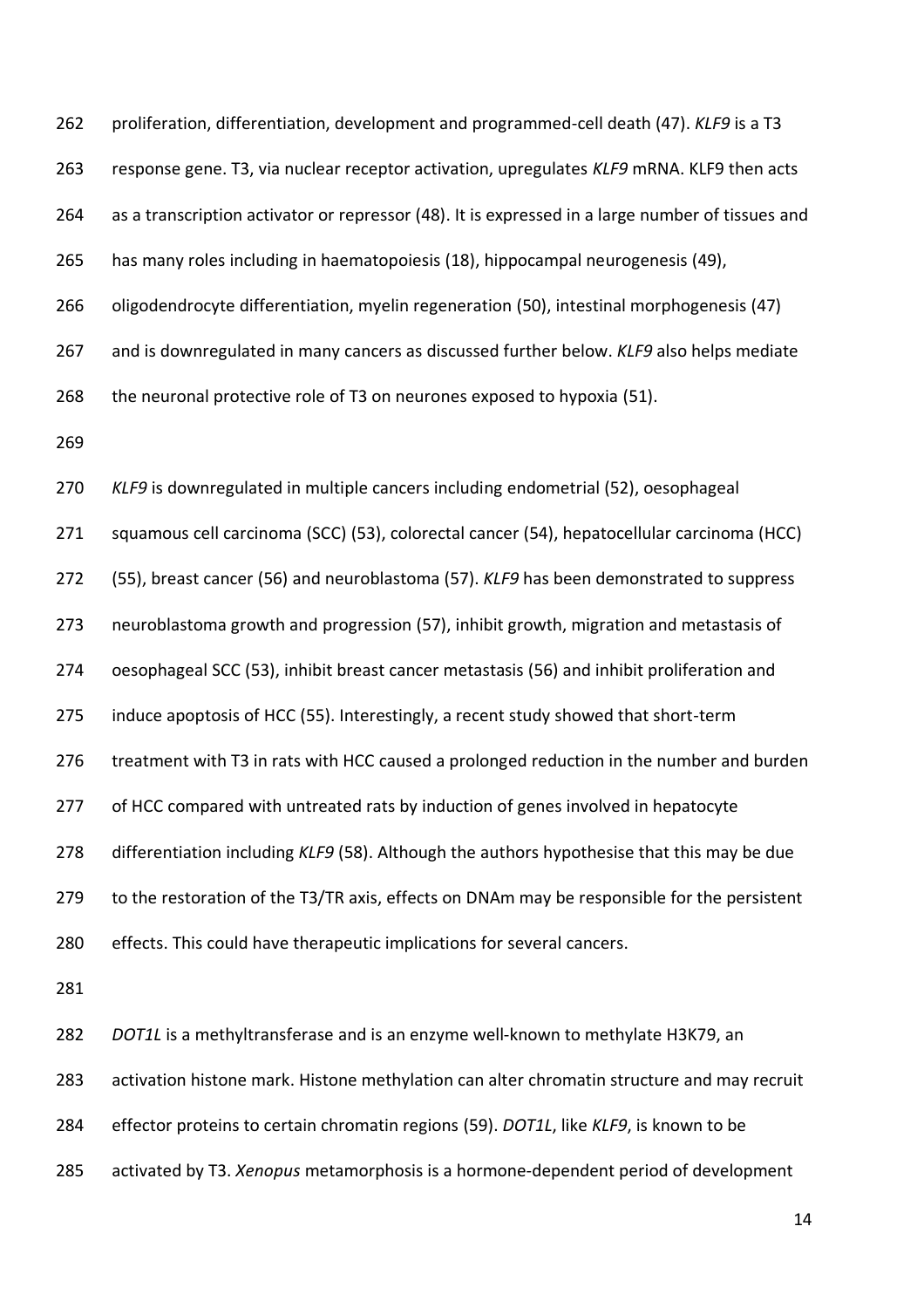when T3 is high. During metamorphosis, T3 activates *DOT1L* which in turn increases methylation of H3K79 in thyroid receptor (TR) targets, thereby inducing chromatin remodeling and allowing gene activation by TR; it also acts as a TR coactivator (60). Functions of *DOT1L* include DNA repair and cell cycle regulation, and it has an essential role in general embryogenesis, chondrogenesis and cardiac development in mice (61). In the present study, most participants were studied during adolescence, a period of developmental change, during which circulating fT3 levels are higher than in adults (38,62), and it is possible that the observed association between fT3 and DNAm of *DOT1L* is relevant to pubertal development. Both *DOT1L* and *KLF9* have been demonstrated to play an important role in haematopoesis and *KLF9* with T cell lymphopoesis (51,63). Hypothyroidism is known to be a cause of anaemia and, to a lesser extent, reduced lymphocyte count (64-66). Given DNAm is a tissue specific process and *KLF9* and *DOT1L* are known to have a role in the formation of blood cellular components, it is possible that changes in the levels of DNAm in white blood cells form part of the mechanism by which T3 affects haematopoesis rather than being involved in regulation of circulating T3 levels.

 Probe cg19837174 on chromosome 10 is within 1.1kbp of *LINC02656*, which is associated with thyroid hormone administration (67). Other identified DMPs associated with fT3 in this EWAS have no currently known associations with thyroid hormones. Of interest, one of the DMPs which reached the suggestive threshold was cg20146909, on chromosome 1 within intron 1 of leucine rich repeat containing 8 family, member D (*LRRC8D*). *LRRC8D* has also been demonstrated to be directly regulated by thyroid hormone (68).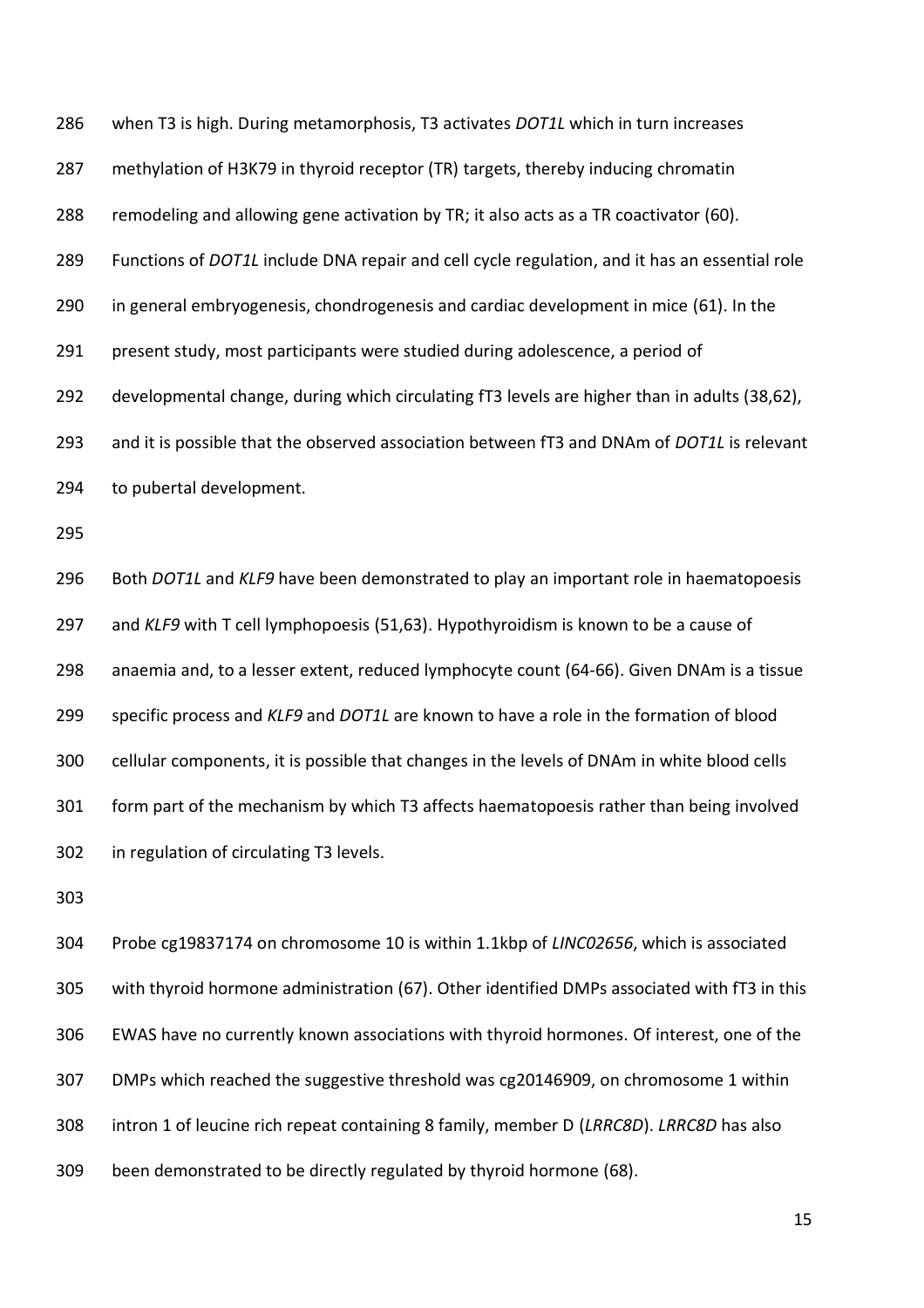| 311 | In our study, increased methylation in cg20065905, which is within FOXK2, was associated     |
|-----|----------------------------------------------------------------------------------------------|
| 312 | with higher TSH concentrations; the physiological relevance of this requires further         |
| 313 | elucidation. FOXK2 is a member of the forkhead box (FOX) family (69). Although other         |
| 314 | members of this family, including FOXE1 and FOXO1, have established roles in thyroid         |
| 315 | physiology and thyroid hormone action, FOXK2 has no known associations with TSH or           |
| 316 | thyroid hormones (70-72). FOXK2 has physiological roles in glycolysis, lipid metabolism and  |
| 317 | mitochondrial function, which may potentially be relevant to thyroid hormone action and      |
| 318 | has a reciprocal translocation pattern into the nucleus with the FOXO family in response to  |
| 319 | insulin (69,73). Increased methylation was also seen in cg03445151 with higher TSH           |
| 320 | concentrations, which lies within an intergenic region with no known significance to thyroid |
| 321 | function.                                                                                    |
| 322 |                                                                                              |
| 323 | We identified 23 significant DMRs associated with fT3, fT4 or TSH. A DMR associated with     |
|     |                                                                                              |
| 324 | fT3 and increased methylation, within an intergenic region in chromosome 4, was closest to   |
| 325 | SEPSECS, which is important in the selenoprotein biosynthesis pathway (74). Iodothyronine    |
| 326 | deiodinases, which are crucial for thyroid hormone metabolism, are selenoenzymes and         |
| 327 | require selenocysteine at their catalytic site (75). Selenium deficiency and mutations       |
| 328 | affecting selenoprotein synthesis are known to affect thyroid hormone levels (75,76).        |
| 329 |                                                                                              |
| 330 | A DMR within NLRP3 was associated with TSH and increased methylation. NLRP3 is part of       |
| 331 | the NOD-like receptor family, which are inflammasomes that have been associated with         |
| 332 | autoimmune thyroiditis pathogenesis (77). NLRP3 activation is also known to be involved in   |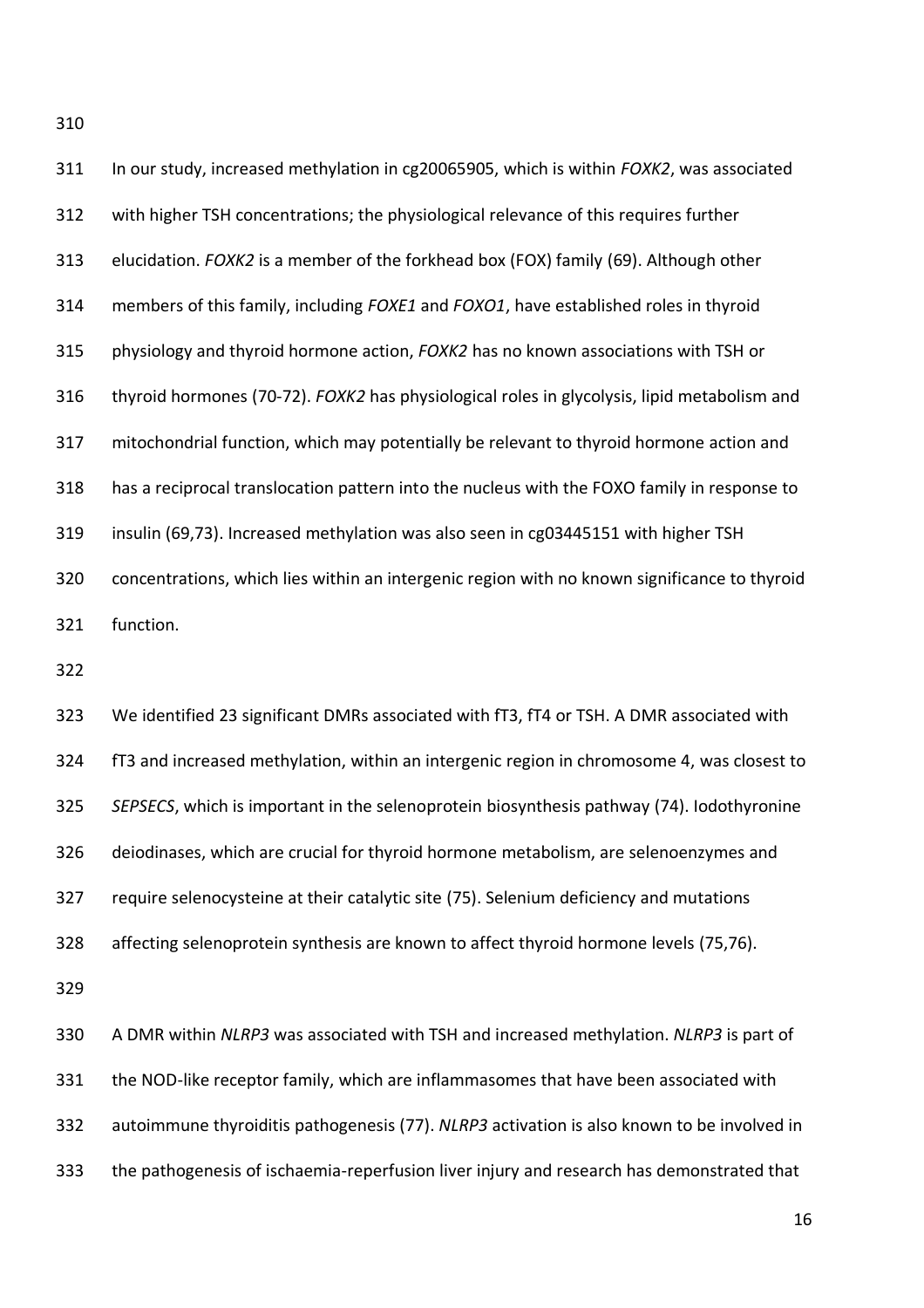T3 treatment prior to ischaemia-reperfusion in rats reduced the expression of *NLRP3* and liver injury (78).

 In the present study, we identified 6 DMPs associated with fT3 at an epigenome-wide level of significance and 2 associated with TSH, but none with fT4. We also identified 23 DMRs, 4 associated with fT3, 11 associated with fT4 and 8 with TSH. Epigenetic modifications such as DMPs are subject to both genetic and environmental factors. Heritability estimates for fT4 and TSH are higher than those for fT3 in most (10,11) but not all studies (12), and GWAS have been more successful in identifying common genetic variants associated with TSH and fT4 than with fT3. Circulating fT3 appears more responsive than TSH or fT4 to environmental influences such as nutritional state (79), childhood growth and pubertal development (38,66) and non-thyroidal illness (80). It is possible that the identification of 6 DMPs for fT3, 2 for TSH and none for fT4, indicates a greater degree of epigenetic influence from environmental factors on circulating fT3 than on TSH or fT4. Alternatively, since T3 is the active thyroid hormone (whereas T4 is largely a prohormone and TSH the major trophic hormone to thyrocytes), the DMPs associated with fT3 in this study may reflect hematopoietic effects of thyroid hormone, reflected in reduced methylation of leucocyte DNA. T3 has been previously demonstrated to have effects on DNAm. Treatment with T3 in rodent primary cortical neurons exposed to hypoxia reduces hypoxia-mediated DNA hypermethylation by upregulating ten-eleven translocation (TET) genes and downregulating DNA methyltransferase (Dnmt)3a and Dnmt3b (51), required for demethylation. Our significant DMPs showed an association of fT3 with reduced DNAm and TSH with increased DNAm and a number of our results are within genes known to be directly regulated by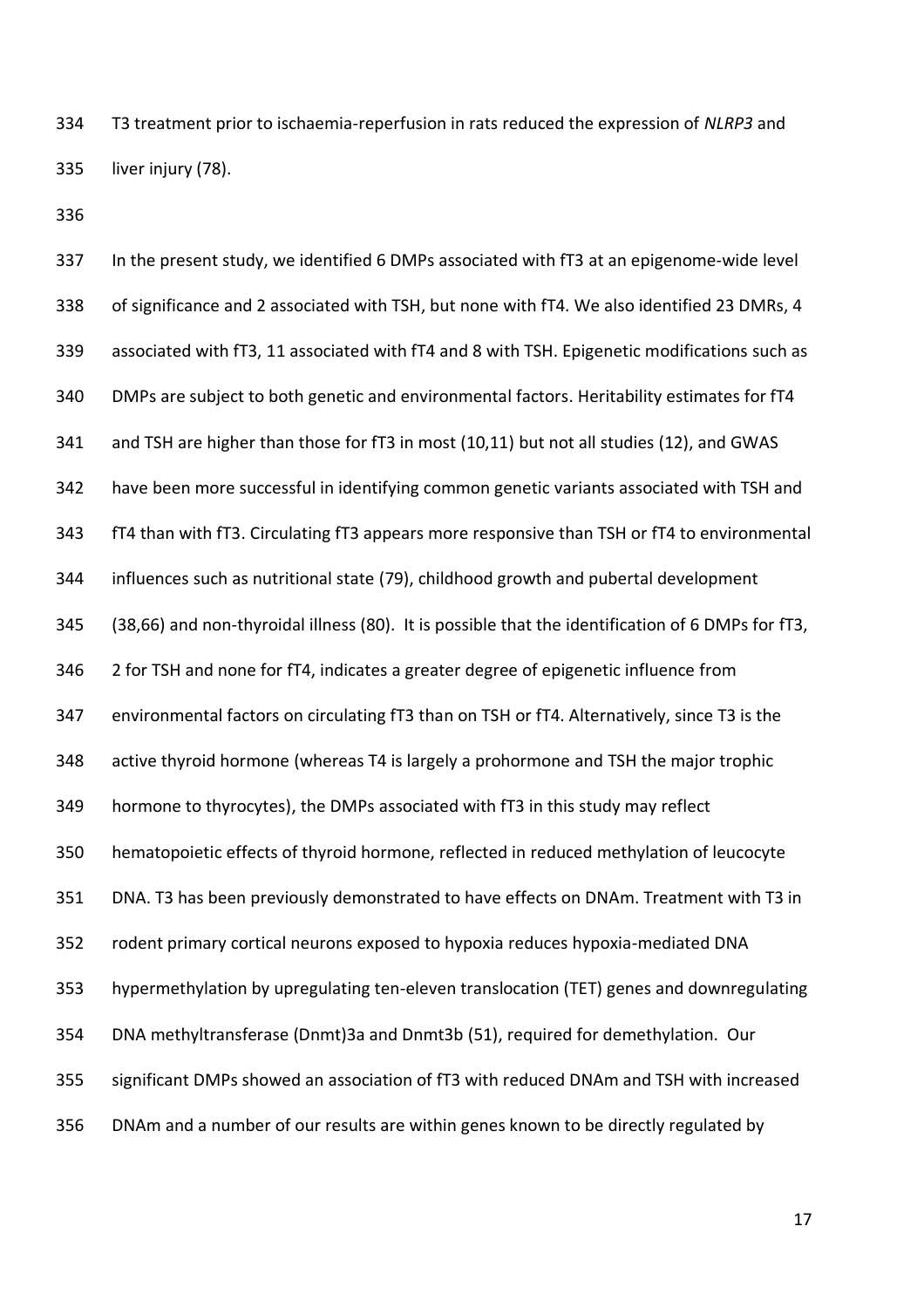thyroid hormones. It is possible that DNAm regulation plays an important role in the actions of T3 and regulation of other genes.

 This EWAS of thyroid function has identified novel associations between the level of methylation and fT3 at 6 DMPs and TSH at 2 DMPs and provides a basis for further targeted studies, particularly in relation to probes cg00049440 and cg04173586. Strengths of the study include use of a robust, well-characterised technology platform for detection of differential methylation of CpGs and extensive characterisation of community-based cohorts. The study also has limitations. Firstly, we used whole blood to examine DNAm however methylation varies across tissue types (28), therefore DNAm levels in the pituitary, thyroid and peripheral tissues may differ. Secondly, we used a methylation array that targets more than 485,000 selected CpG sites; however it does not provide the high level of coverage that would be achieved using whole genome bisulfite sequencing. Therefore many CpGs that exist in the genome, but which were not present on the array that we used, may be relevant to thyroid function; other approaches such as whole genome bisulfite sequencing may be needed to fully characterise the association between thyroid hormones and DNA methylation. Thirdly, although we adjusted for major confounders in our analysis, residual confounding cannot be excluded. Finally, our study was observational; although we found significant associations between fT3 and DMPs, we cannot establish whether this reflects a causal relationship. Studies in an independent cohort are required to replicate our findings. Larger studies, with substantially increased numbers of study subjects and therefore increased statistical power are likely to identify additional sites of differential methylation associated with thyroid function, as are analytical platforms which survey more CpGs throughout the genome.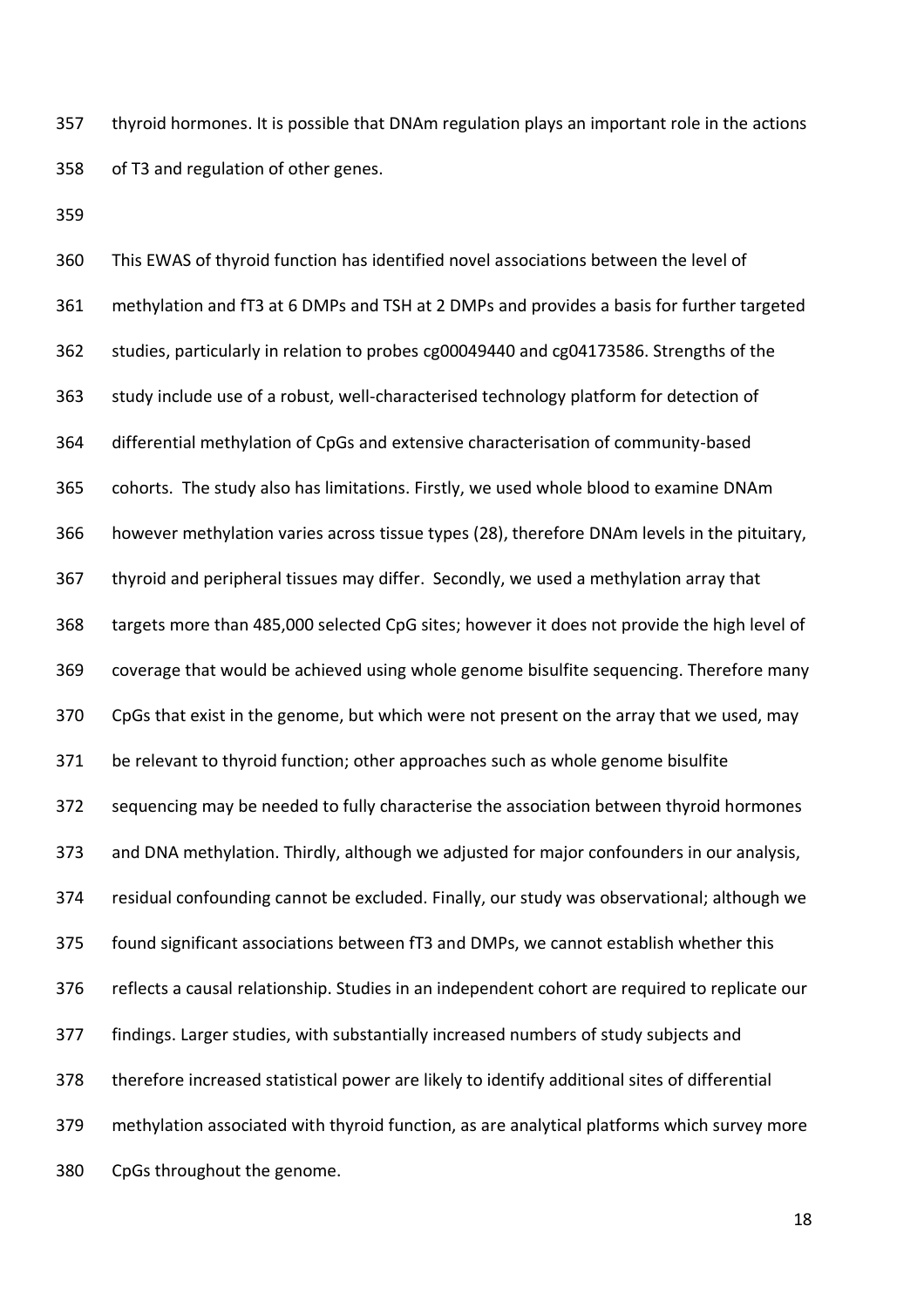| 382 | In conclusion, we describe 6 novel DMPs with reduced DNAm associated with increased        |
|-----|--------------------------------------------------------------------------------------------|
| 383 | levels of fT3, 2 novel DMPs with increased DNAm associated with increased levels of TSH    |
| 384 | and 23 DMRs associated with fT3, fT4 or TSH in whole blood of healthy individuals and      |
| 385 | highlight novel candidate DMPs and genes. Further research is required to establish the    |
| 386 | roles of these loci in pituitary-thyroid axis physiology and/or thyroid hormone action and |
| 387 | their possible relevance to health outcome and disease. Improved understanding of the      |
| 388 | relationship between methylation and thyroid function may provide therapeutic targets in   |
| 389 | the future.                                                                                |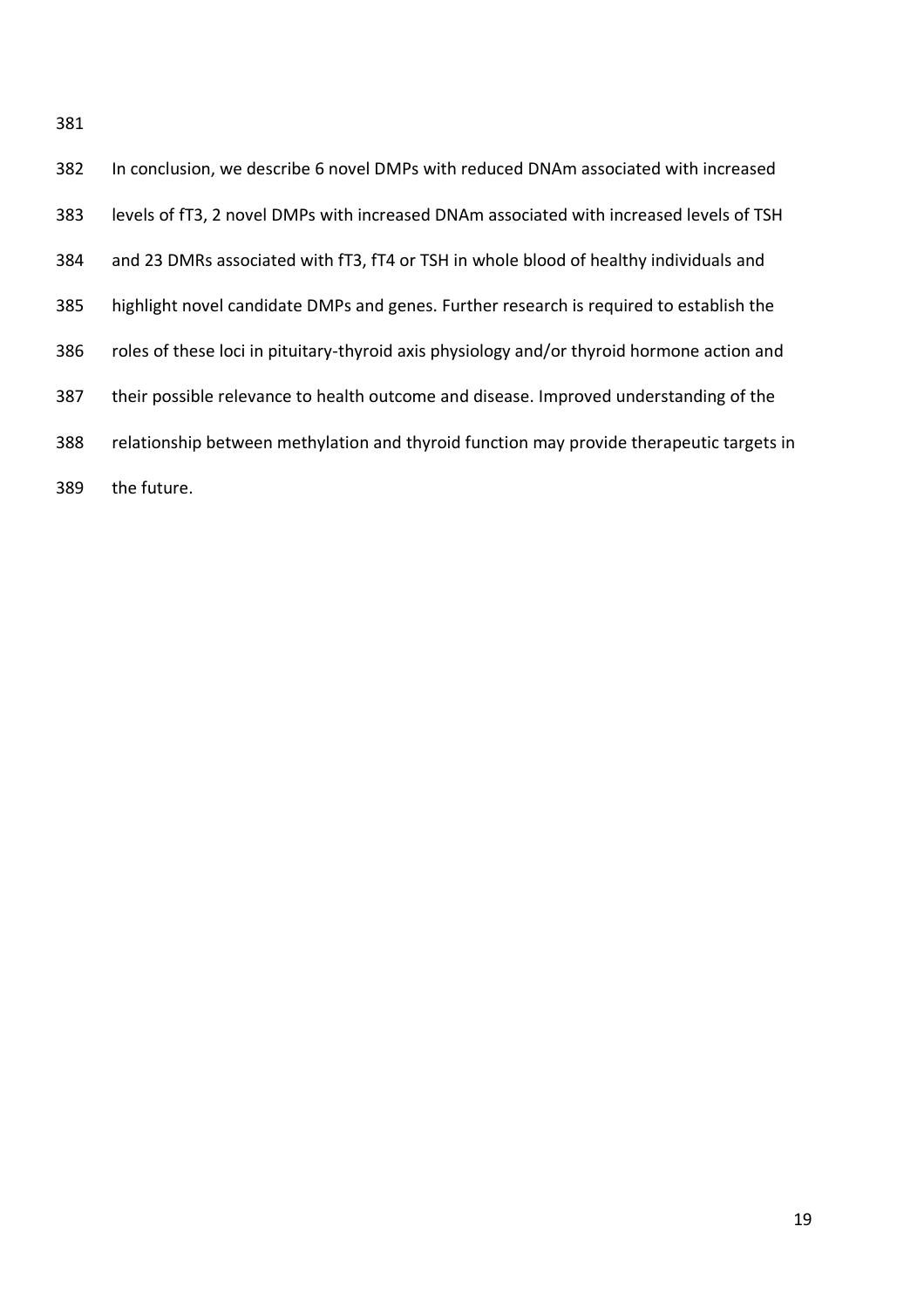#### **Acknowledgements**

 The plasma samples were collected in the context of the BSGS within the Brisbane Longitudinal Twin Study 1992–2016. We thank Anjali Henders, Lisa Bowdler, and Tabatha Goncales for biobank collection and Kerrie McAloney for collating samples for this study. We also thank Abbott Diagnostics Australia for donating immunoassay reagents. We gratefully acknowledge the participation of the twins and their families. We thank Marlene Grace, Ann Eldridge and Kerrie McAloney for sample collection and processing; the staff of the Molecular Epidemiology Laboratory at QIMR for DNA sample processing and preparation; Harry Beeby, David Smyth for IT support; and Dale Nyholt and Scott Gordon for their substantial efforts involving the QC and preparation of the BLTS datasets. We acknowledge the Raine Study participants and their families, the Raine Study Team for cohort co-ordination and data collection, the National Health and Medical Research Council (NHMRC) for long-term contribution to funding the study, and the Telethon Kids Institute for long term support of the Study. We also acknowledge the University of Western Australia (UWA), Curtin University, Telethon Kids Institute, Women and Infants Research Foundation, Edith Cowan University, Murdoch University, University of Notre Dame Australia and Raine Medical Research Foundation for providing funding for Core Management of the Raine Study.

#### **Data Availability**

The datasets generated during and/or analysed during the current study are not publicly

available, but may be accessed through the corresponding author on reasonable request.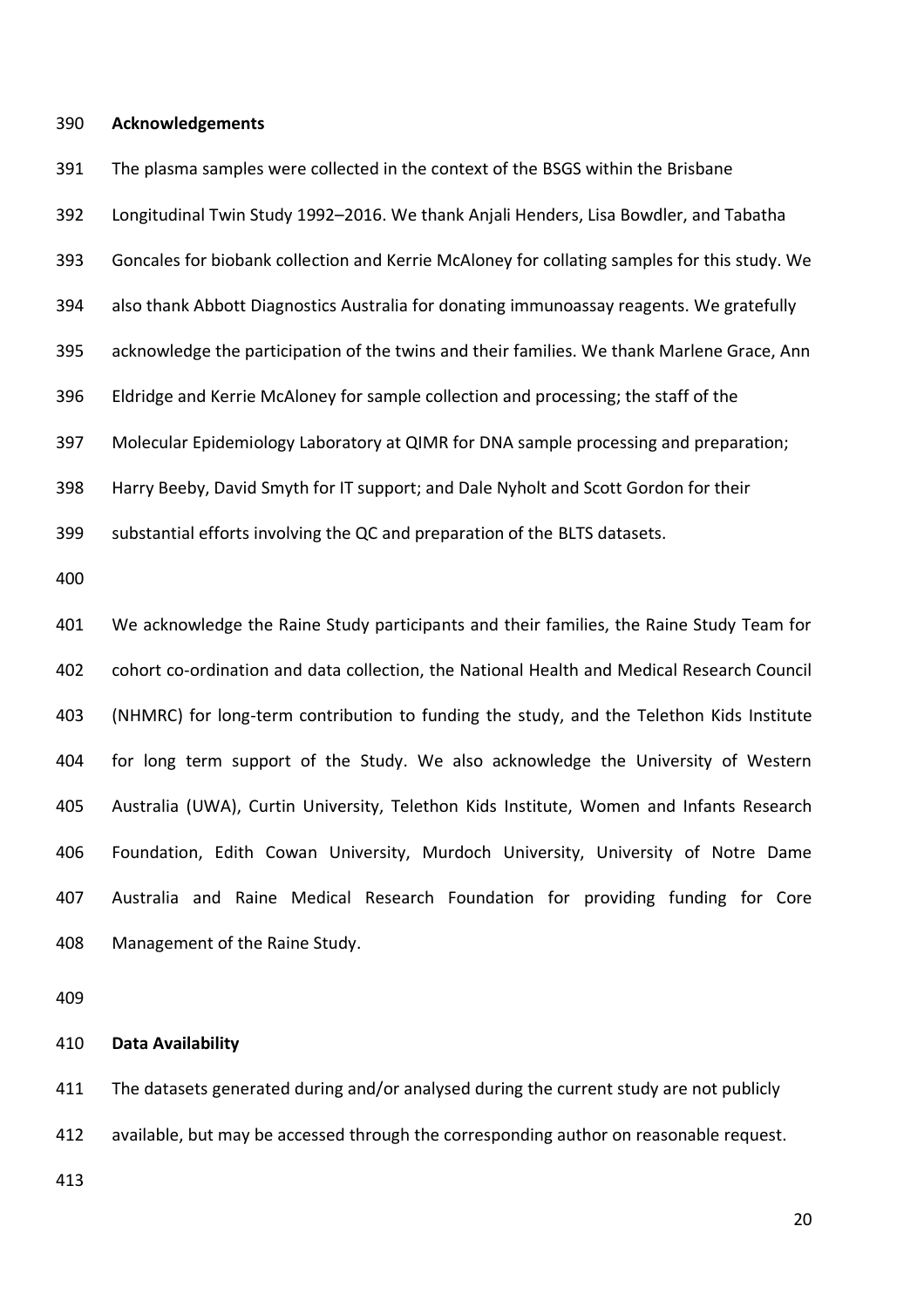#### **References**

- 1. Siu C, Wiseman S, Gakkhar S, Heravi-Moussavi A, Bilenky M, Carles A, Sierocinski T,
- Tam A, Zhao E, Kasaian K, Moore RA, Mungall AJ, Walker B, Thomson T, Marra MA,
- Hirst M, Jones SJM. Characterization of the human thyroid epigenome. *J Endocrinol.*
- 2017;235(2):153-165.
- 2. Andersen S, Pedersen KM, Bruun NH, Laurberg P. Narrow individual variations in serum T4 and T3 in normal subjects: a clue to the understanding of subclinical thyroid disease. *J Clin Endocrinol Metab.* 2002;87(3):1068-1072.
- 3. Baumgartner C, Da Costa BR, Collet T-H, Feller M, Floriani C, Bauer DC, Cappola AR,
- Heckbert SR, Ceresini G, Gussekloo J, Den Elzen WPJ, Peeters RP, Luben R, Völzke H,
- Dörr M, Walsh JP, Bremner A, Iacoviello M, Macfarlane P, Heeringa J, Stott DJ,
- Westendorp RGJ, Khaw K-T, Magnani JW, Aujesky D, Rodondi N. Thyroid function
- within the normal range, subclinical hypothyroidism, and the risk of atrial fibrillation.
- *Circulation.* 2017;136(22):2100-2116.
- 4. Bano A, Chaker L, Mattace-Raso FUS, Van Der Lugt A, Ikram MA, Franco OH, Peeters
- RP, Kavousi M. Thyroid function and the risk of atherosclerotic cardiovascular

morbidity and mortality. *Circ Res.* 2017;121(12):1392-1400.

- 5. Chaker L, Baumgartner C, Den Elzen WPJ, Collet T-H, Ikram MA, Blum MR, Dehghan
- 432 A, Drechsler C, Luben RN, Portegies MLP, Iervasi G, Medici M, Stott DJ, Dullaart RP,
- Ford I, Bremner A, Newman AB, Wanner C, Sgarbi JA, Dörr M, Longstreth WT, Psaty
- BM, Ferrucci L, Maciel RMB, Westendorp RG, Jukema JW, Ceresini G, Imaizumi M,
- Hofman A, Bakker SJL, Franklyn JA, Khaw K-T, Bauer DC, Walsh JP, Razvi S, Gussekloo
- J, Völzke H, Franco OH, Cappola AR, Rodondi N, Peeters RP. Thyroid function within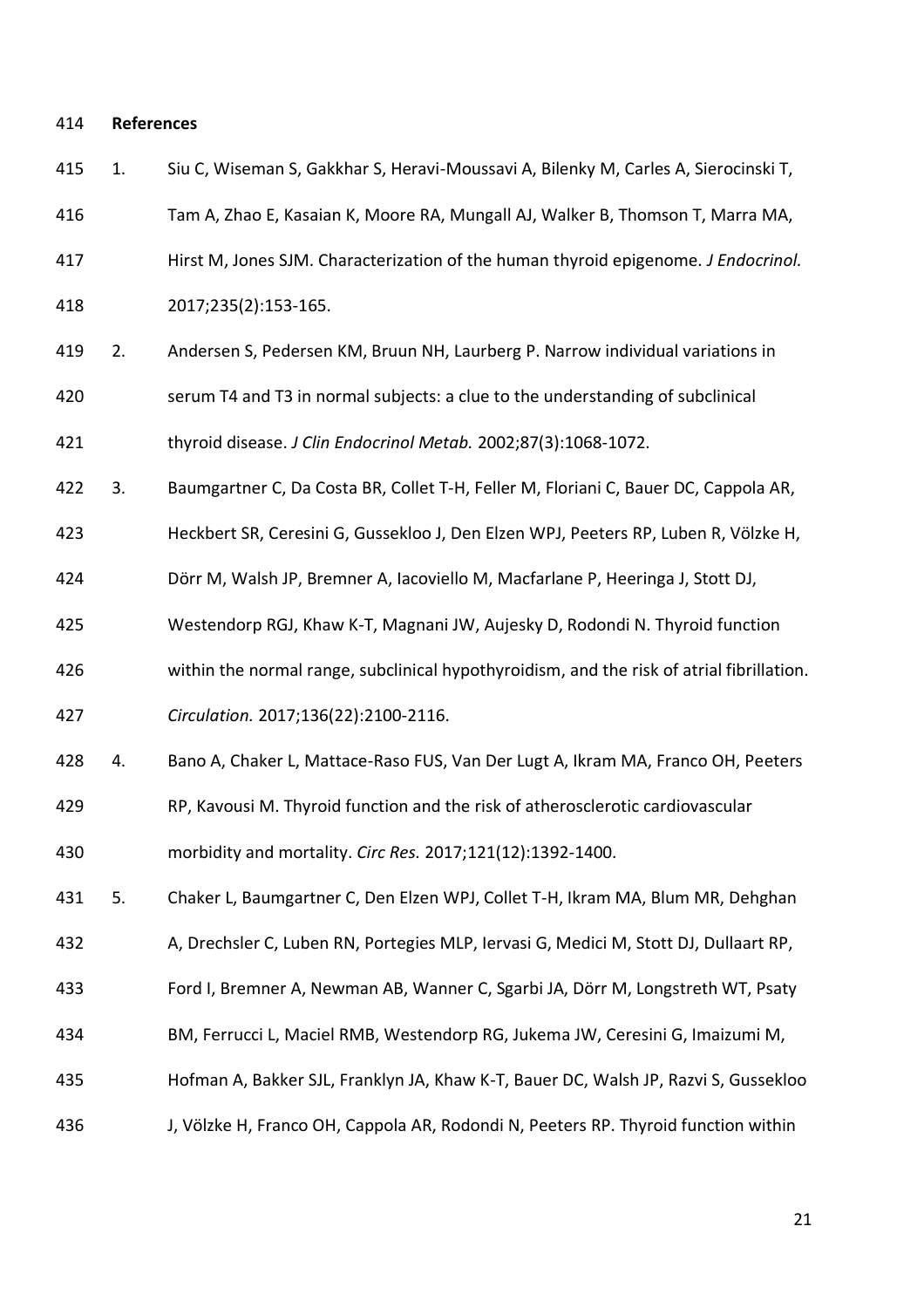- the reference range and the risk of stroke: an individual participant data analysis. *J*
- *Clin Endocrinol Metab.* 2016;101(11):4270-4282.
- 6. Medici M, Direk N, Visser WE, Korevaar TIM, Hofman A, Visser TJ, Tiemeier H,
- Peeters RP. Thyroid function within the normal range and the risk of depression: a
- population-based cohort study. *J Clin Endocrinol Metab.* 2014;99(4):1213-1219.
- 7. Chaker L, Wolters FJ, Bos D, Korevaar TIM, Hofman A, Van Der Lugt A, Koudstaal PJ,
- Franco OH, Dehghan A, Vernooij MW, Peeters RP, Ikram MA. Thyroid function and the risk of dementia. *Neurology.* 2016;87(16):1688-1695.
- 8. Nyrnes A, Jorde R, Sundsfjord J. Serum TSH is positively associated with BMI. *Int J Obes.* 2006;30(1):100-105.
- 9. Chaker L, Van Den Berg ME, Niemeijer MN, Franco OH, Dehghan A, Hofman A,
- Rijnbeek PR, Deckers JW, Eijgelsheim M, Stricker BHC, Peeters RP. Thyroid function and sudden cardiac death. *Circulation.* 2016;134(10):713-722.
- 10. Panicker V, Wilson SG, Spector TD, Brown SJ, Falchi M, Richards JB, Surdulescu GL,
- Lim EM, Fletcher SJ, Walsh JP. Heritability of serum TSH, free T4 and free T3
- concentrations: a study of a large UK twin cohort. *Clin Endocrinol (Oxf).*
- 2008;68(4):652-659.
- 11. Samollow PB, Perez G, Kammerer CM, Finegold D, Zwartjes PW, Havill LM, Comuzzie
- AG, Mahaney MC, Göring HH, Blangero J, Foley TP, Barmada MM. Genetic and
- environmental influences on thyroid hormone variation in Mexican Americans. *J Clin*
- *Endocrinol Metab.* 2004;89(7):3276-3284.
- 12. Hansen PS, Brix TH, Sorensen TI, Kyvik KO, Hegedus L. Major genetic influence on the
- regulation of the pituitary-thyroid axis: a study of healthy Danish twins. *J Clin*
- *Endocrinol Metab.* 2004;89(3):1181-1187.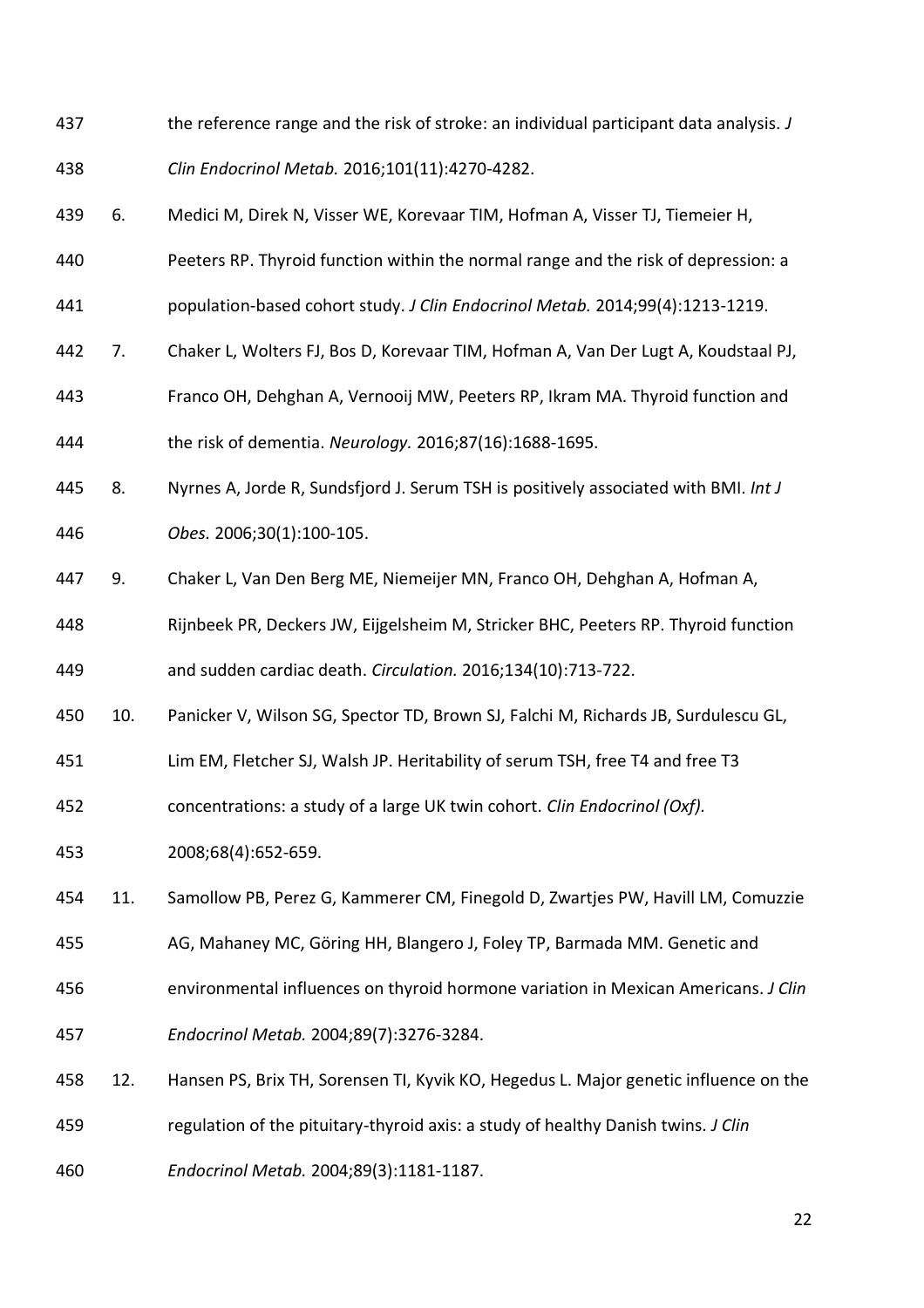13. Teumer A, Chaker L, Groeneweg S, Li Y, Di Munno C, Barbieri C, Schultheiss UT, Traglia M, Ahluwalia TS, Akiyama M, Appel EVR, Arking DE, Arnold A, Astrup A, Beekman M, Beilby JP, Bekaert S, Boerwinkle E, Brown SJ, De Buyzere M, Campbell PJ, Ceresini G, Cerqueira C, Cucca F, Deary IJ, Deelen J, Eckardt KU, Ekici AB, Eriksson JG, Ferrrucci L, Fiers T, Fiorillo E, Ford I, Fox CS, Fuchsberger C, Galesloot TE, Gieger C, Gogele M, De Grandi A, Grarup N, Greiser KH, Haljas K, Hansen T, Harris SE, van Heemst D, den Heijer M, Hicks AA, den Hollander W, Homuth G, Hui J, Ikram MA, Ittermann T, Jensen RA, Jing J, Jukema JW, Kajantie E, Kamatani Y, Kasbohm E, Kaufman JM, Kiemeney LA, Kloppenburg M, Kronenberg F, Kubo M, Lahti J, Lapauw B, Li S, Liewald DCM, Lifelines Cohort S, Lim EM, Linneberg A, Marina M, Mascalzoni D, Matsuda K, Medenwald D, Meisinger C, Meulenbelt I, De Meyer T, Meyer Zu Schwabedissen HE, Mikolajczyk R, Moed M, Netea-Maier RT, Nolte IM, Okada Y, Pala M, Pattaro C, Pedersen O, Petersmann A, Porcu E, Postmus I, Pramstaller PP, Psaty BM, Ramos YFM, Rawal R, Redmond P, Richards JB, Rietzschel ER, Rivadeneira F, Roef G, Rotter JI, Sala CF, Schlessinger D, Selvin E, Slagboom PE, Soranzo N, Sorensen TIA, Spector TD, Starr JM, Stott DJ, Taes Y, Taliun D, Tanaka T, Thuesen B, Tiller D, Toniolo D, Uitterlinden AG, Visser WE, Walsh JP, Wilson SG, Wolffenbuttel BHR, Yang Q, Zheng HF, Cappola A, Peeters RP, Naitza S, Volzke H, Sanna S, Kottgen A, Visser TJ, Medici M. Genome-wide analyses identify a role for SLC17A4 and AADAT in thyroid hormone regulation. *Nat Commun.* 2018;9(1):4455. 14. Porcu E, Medici M, Pistis G, Volpato CB, Wilson SG, Cappola AR, Bos SD, Deelen J, den Heijer M, Freathy RM, Lahti J, Liu C, Lopez LM, Nolte IM, O'Connell JR, Tanaka T, Trompet S, Arnold A, Bandinelli S, Beekman M, Bohringer S, Brown SJ, Buckley BM, Camaschella C, de Craen AJ, Davies G, de Visser MC, Ford I, Forsen T, Frayling TM,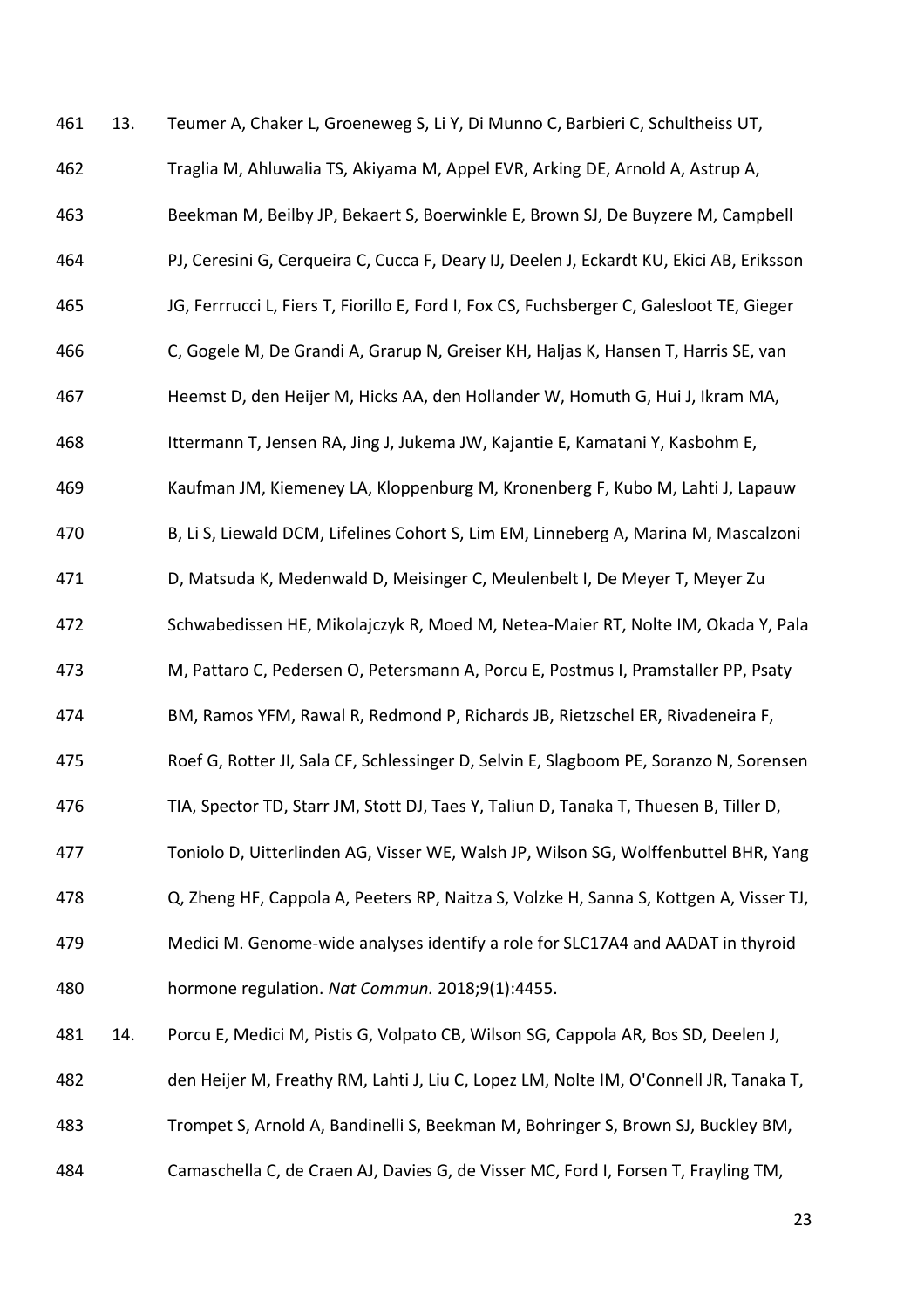Fugazzola L, Gogele M, Hattersley AT, Hermus AR, Hofman A, Houwing-Duistermaat JJ, Jensen RA, Kajantie E, Kloppenburg M, Lim EM, Masciullo C, Mariotti S, Minelli C, Mitchell BD, Nagaraja R, Netea-Maier RT, Palotie A, Persani L, Piras MG, Psaty BM, Raikkonen K, Richards JB, Rivadeneira F, Sala C, Sabra MM, Sattar N, Shields BM, Soranzo N, Starr JM, Stott DJ, Sweep FC, Usala G, van der Klauw MM, van Heemst D, van Mullem A, Vermeulen SH, Visser WE, Walsh JP, Westendorp RG, Widen E, Zhai G, Cucca F, Deary IJ, Eriksson JG, Ferrucci L, Fox CS, Jukema JW, Kiemeney LA, Pramstaller PP, Schlessinger D, Shuldiner AR, Slagboom EP, Uitterlinden AG, Vaidya B, Visser TJ, Wolffenbuttel BH, Meulenbelt I, Rotter JI, Spector TD, Hicks AA, Toniolo D, Sanna S, Peeters RP, Naitza S. A meta-analysis of thyroid-related traits reveals novel loci and gender-specific differences in the regulation of thyroid function. *PLoS Genet.* 2013;9(2):e1003266. 15. Taylor PN, Porcu E, Chew S, Campbell PJ, Traglia M, Brown SJ, Mullin BH, Shihab HA, Min J, Walter K, Memari Y, Huang J, Barnes MR, Beilby JP, Charoen P, Danecek P, Dudbridge F, Forgetta V, Greenwood C, Grundberg E, Johnson AD, Hui J, Lim EM, McCarthy S, Muddyman D, Panicker V, Perry JR, Bell JT, Yuan W, Relton C, Gaunt T, Schlessinger D, Abecasis G, Cucca F, Surdulescu GL, Woltersdorf W, Zeggini E, Zheng HF, Toniolo D, Dayan CM, Naitza S, Walsh JP, Spector T, Davey Smith G, Durbin R, Richards JB, Sanna S, Soranzo N, Timpson NJ, Wilson SG, Consortium UK. Whole- genome sequence-based analysis of thyroid function. *Nat Commun.* 2015;6:5681. 16. Kuś A, Chaker L, Teumer A, Peeters RP, Medici M. The genetic basis of thyroid function: novel findings and new approaches. *J Clin Endocrinol Metab.* 2020;105(6). 17. Henikoff S, Matzke MA. Exploring and explaining epigenetic effects. *Trends Genet.*  1997;13(8):293-295.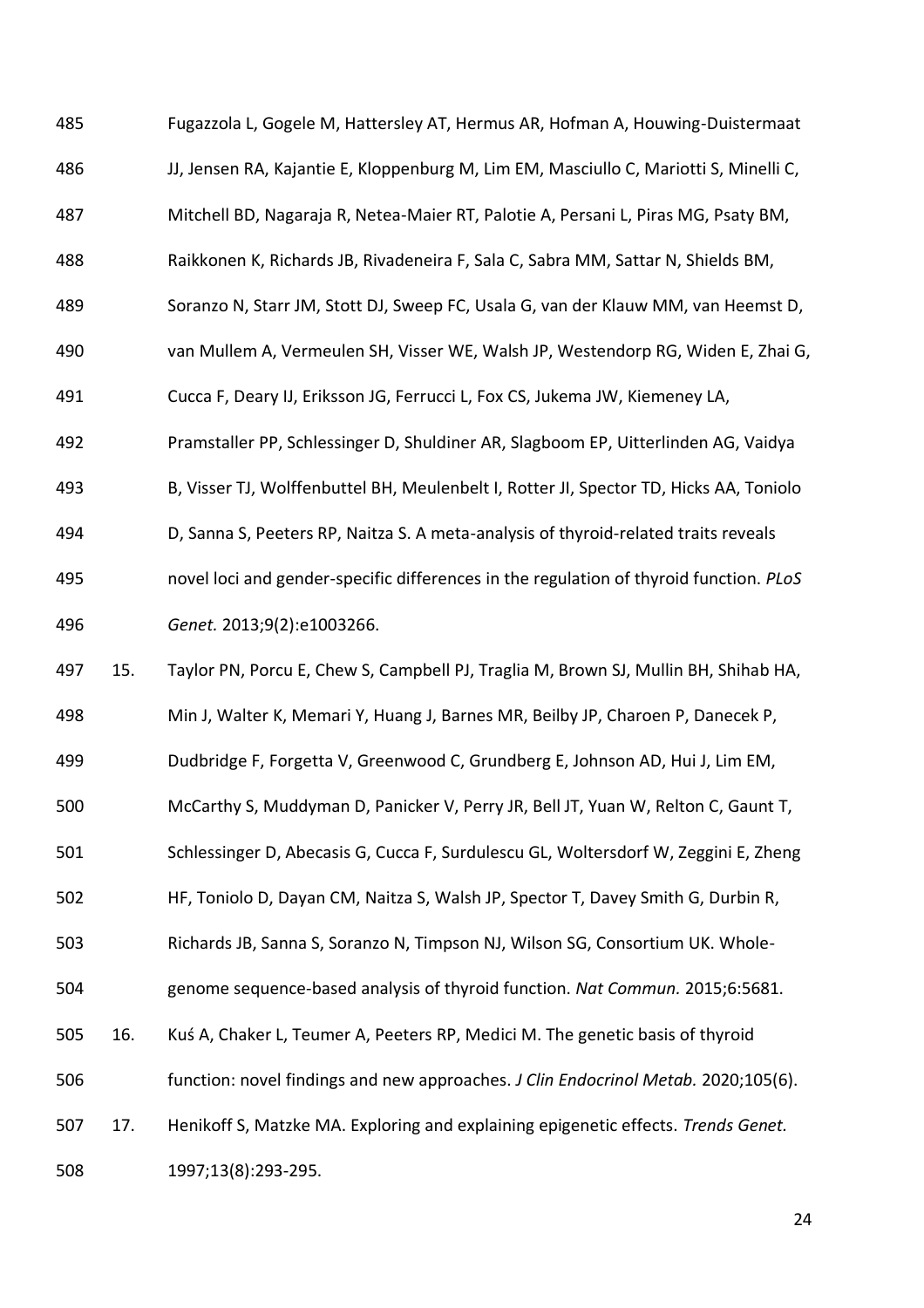18. Han L, Zhang H, Kaushal A, Rezwan FI, Kadalayil L, Karmaus W, Henderson AJ, Relton

CL, Ring S, Arshad SH, Ewart SL, Holloway JW. Changes in DNA methylation from pre-

to post-adolescence are associated with pubertal exposures. *Clin Epigenetics.* 

2019;11(1).

 19. Flanagan JM. Epigenome-wide association studies (EWAS): past, present, and future. *Methods Mol Biol.* 2015;1238:51-63.

20. Richard MA, Huan T, Ligthart S, Gondalia R, Jhun MA, Brody JA, Irvin MR, Marioni R,

Shen J, Tsai P-C, Montasser ME, Jia Y, Syme C, Salfati EL, Boerwinkle E, Guan W,

Mosley TH, Bressler J, Morrison AC, Liu C, Mendelson MM, Uitterlinden AG, Van

Meurs JB, Franco OH, Zhang G, Li Y, Stewart JD, Bis JC, Psaty BM, Chen Y-DI, Kardia

SLR, Zhao W, Turner ST, Absher D, Aslibekyan S, Starr JM, McRae AF, Hou L, Just AC,

Schwartz JD, Vokonas PS, Menni C, Spector TD, Shuldiner A, Damcott CM, Rotter JI,

Palmas W, Liu Y, Paus T, Horvath S, O'Connell JR, Guo X, Pausova Z, Assimes TL,

Sotoodehnia N, Smith JA, Arnett DK, Deary IJ, Baccarelli AA, Bell JT, Whitsel E,

Dehghan A, Levy D, Fornage M, Heijmans BT, 'T Hoen PAC, Van Meurs J, Isaacs A,

Jansen R, Franke L, Boomsma DI, Pool R, Van Dongen J, Hottenga JJ, Van

Greevenbroek MMJ, Stehouwer CDA, Van Der Kallen CJH, Schalkwijk CG, Wijmenga

C, Zhernakova A, Tigchelaar EF, Slagboom PE, Beekman M, Deelen J, Van Heemst D,

Veldink JH, Van Den Berg LH, Van Duijn CM, Hofman A, Uitterlinden AG, Jhamai PM,

Verbiest M, Suchiman HED, Verkerk M, Van Der Breggen R, Van Rooij J, Lakenberg N,

Mei H, Van Iterson M, Van Galen M, Bot J, Van 'T Hof P, Deelen P, Nooren I, Moed M,

Vermaat M, Zhernakova DV, Luijk R, Bonder MJ, Van Dijk F, Arindrarto W, Kielbasa

SM, Swertz MA, Van Zwet EW. DNA methylation analysis identifies loci for blood

pressure regulation. *Am J Hum Genet.* 2017;101(6):888-902.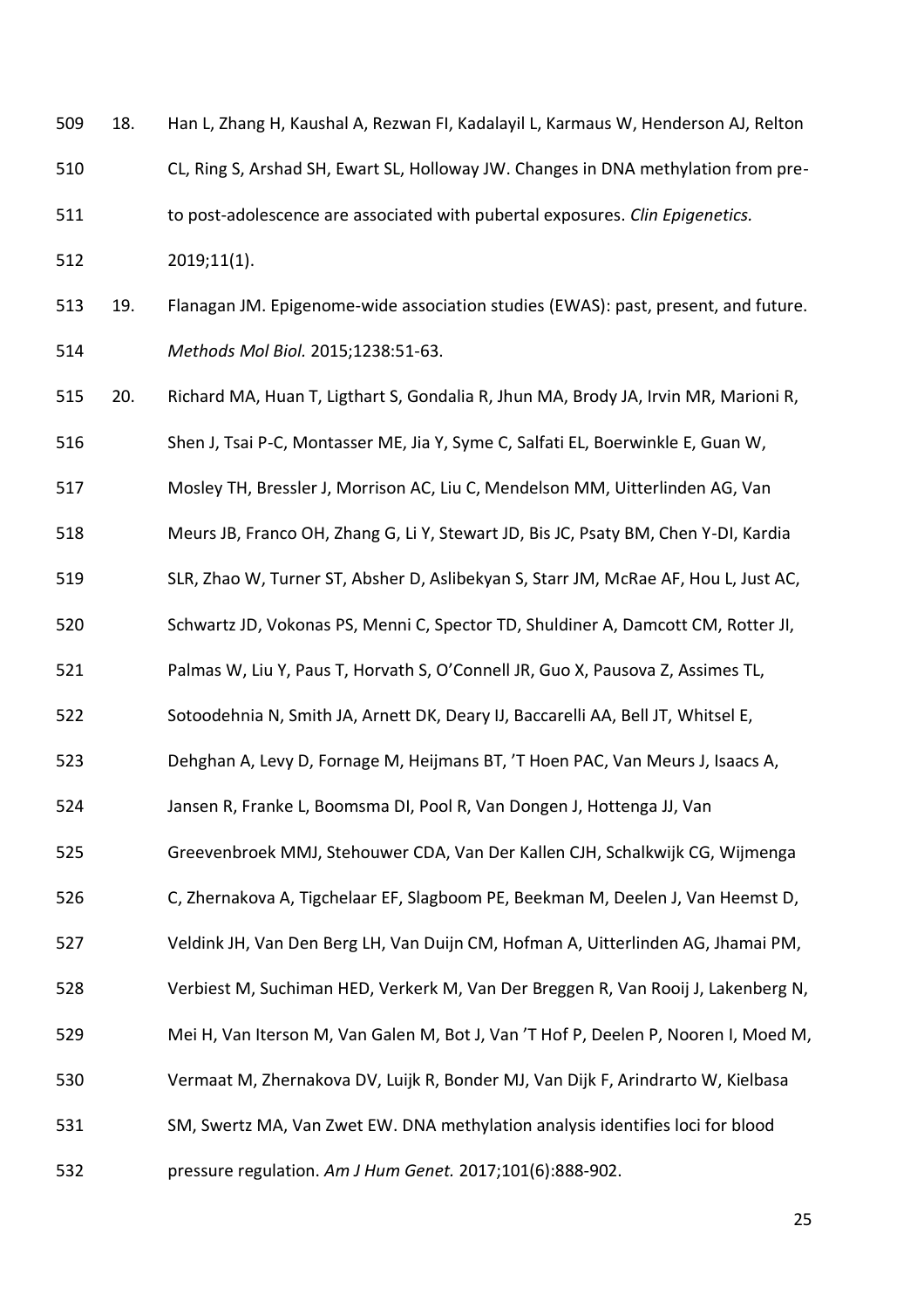- 21. Dor Y, Cedar H. Principles of DNA methylation and their implications for biology and medicine. *Lancet.* 2018;392(10149):777-786.
- 22. Maunakea AK, Nagarajan RP, Bilenky M, Ballinger TJ, D'Souza C, Fouse SD, Johnson
- BE, Hong C, Nielsen C, Zhao Y, Turecki G, Delaney A, Varhol R, Thiessen N, Shchors K,
- Heine VM, Rowitch DH, Xing X, Fiore C, Schillebeeckx M, Jones SJM, Haussler D,
- Marra MA, Hirst M, Wang T, Costello JF. Conserved role of intragenic DNA
- methylation in regulating alternative promoters. *Nature.* 2010;466(7303):253-257.
- 23. De La Rica L, Rodríguez-Ubreva J, García M, Islam AB, Urquiza JM, Hernando H,
- Christensen J, Helin K, Gómez-Vaquero C, Ballestar E. PU.1 target genes undergo
- Tet2-coupled demethylation and DNMT3b-mediated methylation in monocyte-to-

osteoclast differentiation. *Genome Biol.* 2013;14(9):R99.

- 24. Grönniger E, Weber B, Heil O, Peters N, Stäb F, Wenck H, Korn B, Winnefeld M, Lyko
- F. Aging and chronic sun exposure cause distinct epigenetic changes in human skin.
- *PLoS Genet.* 2010;6(5):e1000971.
- 25. Bjornsson HT, Sigurdsson MI, Fallin MD, Irizarry RA, Aspelund T, Cui H, Yu W,
- Rongione MA, Ekström TJ, Harris TB, Launer LJ, Eiriksdottir G, Leppert MF, Sapienza
- C, Gudnason V, Feinberg AP. Intra-individual change over time in DNA methylation

with familial clustering. *JAMA.* 2008;299(24):2877-2883.

- 26. McGowan PO, Sasaki A, D'Alessio AC, Dymov S, Labonté B, Szyf M, Turecki G,
- Meaney MJ. Epigenetic regulation of the glucocorticoid receptor in human brain
- associates with childhood abuse. *Nat Neurosci.* 2009;12(3):342-348.
- 27. Tobi EW, Lumey LH, Talens RP, Kremer D, Putter H, Stein AD, Slagboom PE, Heijmans
- BT. DNA methylation differences after exposure to prenatal famine are common and
- timing- and sex-specific. *Hum Mol Genet.* 2009;18(21):4046-4053.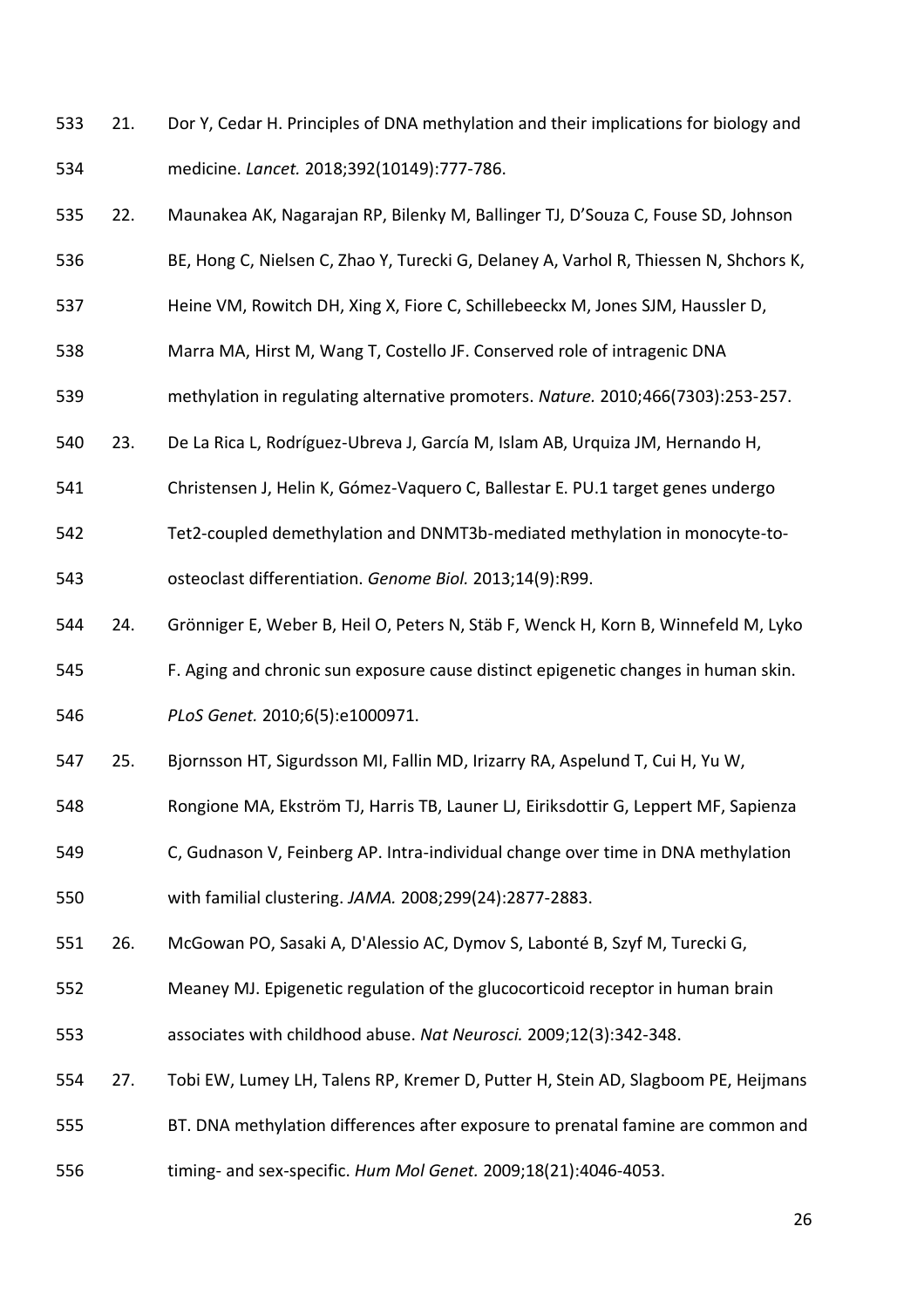- 28. Mill J, Heijmans BT. From promises to practical strategies in epigenetic epidemiology. *Nat Rev Genet.* 2013;14(8):585-594.
- 29. Michels KB. The promises and challenges of epigenetic epidemiology. *Exp Gerontol.*  2010;45(4):297-301.
- 30. Rakyan VK, Down TA, Balding DJ, Beck S. Epigenome-wide association studies for common human diseases. *Nat Rev Genet.* 2011;12(8):529-541.
- 31. Wright MJ. Brisbane adolescent twin study: Outline of study methods and research projects. *Aust J Psychol.* 2004;56:65-78.
- 32. McRae AF, Powell JE, Henders AK, Bowdler L, Hemani G, Shah S, Painter JN, Martin
- NG, Visscher PM, Montgomery GW. Contribution of genetic variation to
- transgenerational inheritance of DNA methylation. *Genome Biol.* 2014;15(5):R73.
- 33. Powell JE, Henders AK, McRae AF, Caracella A, Smith S, Wright MJ, Whitfield JB,
- Dermitzakis ET, Martin NG, Visscher PM, Montgomery GW. The Brisbane Systems
- Genetics Study: genetical genomics meets complex trait genetics. *PLoS ONE.*
- 2012;7(4):e35430.
- 34. Newnham JP, Evans SF, Michael CA, Stanley FJ, Landau LI. Effects of frequent

ultrasound during pregnancy: a randomised controlled trial. *Lancet.* 

1993;342(8876):887-891.

35. Straker L, Mountain J, Jacques A, White S, Smith A, Landau L, Stanley F, Newnham J,

- Pennell C, Eastwood P. Cohort Profile: The Western Australian Pregnancy Cohort
- (Raine) Study–Generation 2. *Int J Epidemiol.* 2017;46(5):1384-1385j.
- 36. Rauschert S, Melton PE, Burdge G, Craig JM, Godfrey KM, Holbrook JD, Lillycrop K,
- Mori TA, Beilin LJ, Oddy WH, Pennell C, Huang R-C. Maternal smoking during
- pregnancy induces persistent epigenetic changes into adolescence, independent of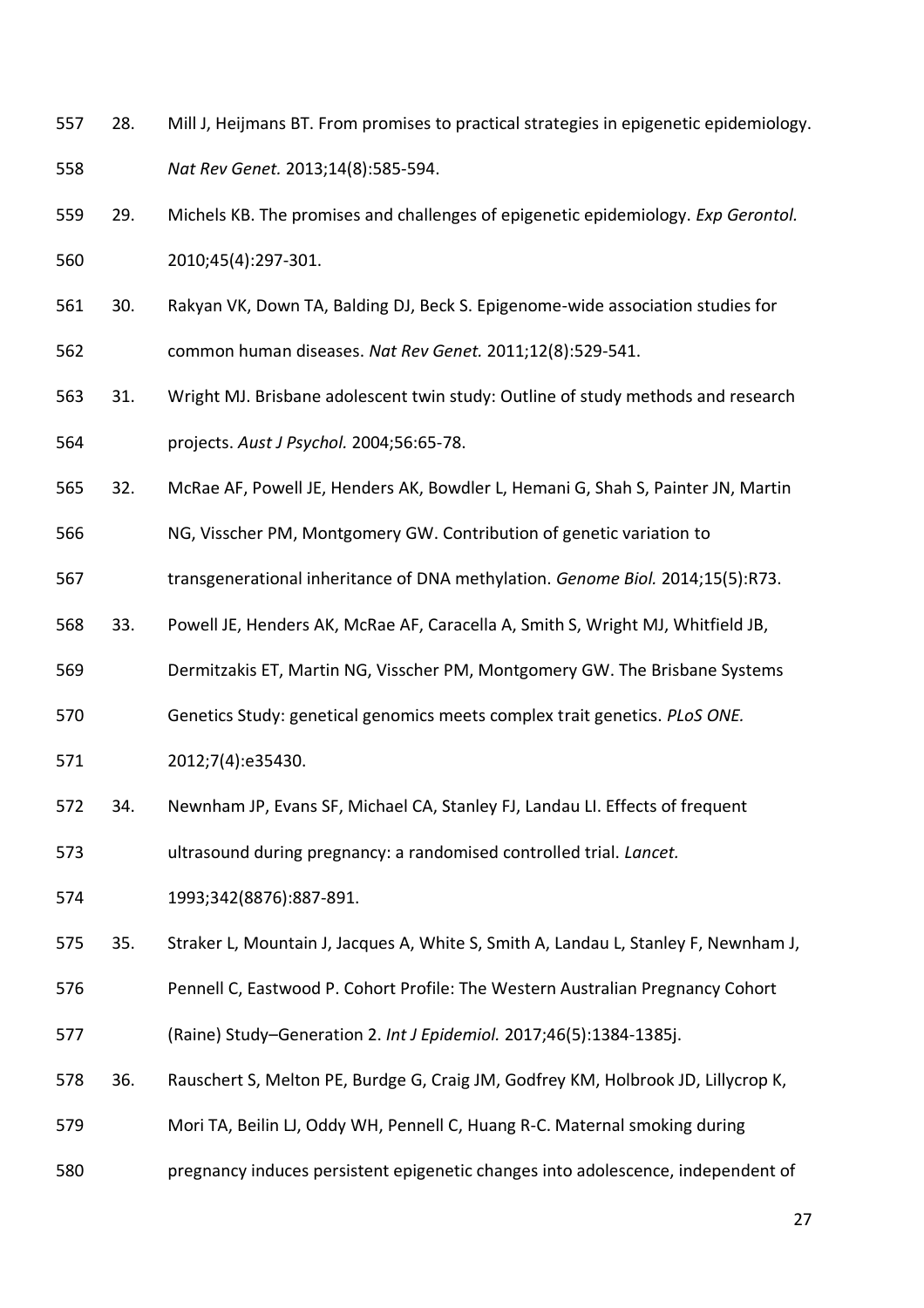- postnatal smoke exposure and is associated with cardiometabolic risk. *Front Genet.*  2019;10:770.
- 37. Li M, Eastman CJ, Waite KV, Ma G, Zacharin MR, Topliss DJ, Harding PE, Walsh JP,
- Ward LC, Mortimer RH, Mackenzie EJ, Byth K, Doyle Z. Are Australian children iodine
- deficient? Results of the Australian National Iodine Nutrition Study. *Med J Aust.*
- 2006;184(4):165-169.
- 38. Campbell PJ, Brown SJ, Kendrew P, Lewer M, Lim EM, Joseph J, Cross SM, Wright MJ,
- Martin NG, Wilson SG, Walsh JP. Changes in thyroid function across adolescence: a

longitudinal study. *J Clin Endocrinol Metab.* 2020;105(4):e1162-e1170.

- 39. illumina. Infinium® HumanMethylation450 BeadChip. Data Sheet: Epigenetics.
- Published 2012. Updated 09 March 2012. Accessed 19 October 2020. Pub. No. 270- 2010-001.
- 40. Saffari A, Silver MJ, Zavattari P, Moi L, Columbano A, Meaburn EL, Dudbridge F.
- Estimation of a significance threshold for epigenome-wide association studies. *Genet Epidemiol.* 2018;42(1):20-33.
- 41. Hannon E, Schendel D, Ladd-Acosta C, Grove J, Hansen CS, Andrews SV, Hougaard
- DM, Bresnahan M, Mors O, Hollegaard MV, Bækvad-Hansen M, Hornig M,
- Mortensen PB, Børglum AD, Werge T, Pedersen MG, Nordentoft M, Buxbaum J,
- Daniele Fallin M, Bybjerg-Grauholm J, Reichenberg A, Mill J. Elevated polygenic
- burden for autism is associated with differential DNA methylation at birth. *Genome*
- *Med.* 2018;10(1):19.
- 42. Mooney MA, Ryabinin P, Wilmot B, Bhatt P, Mill J, Nigg JT. Large epigenome-wide
- association study of childhood ADHD identifies peripheral DNA methylation
- associated with disease and polygenic risk burden. *Transl Psychiatry.* 2020;10(1):8.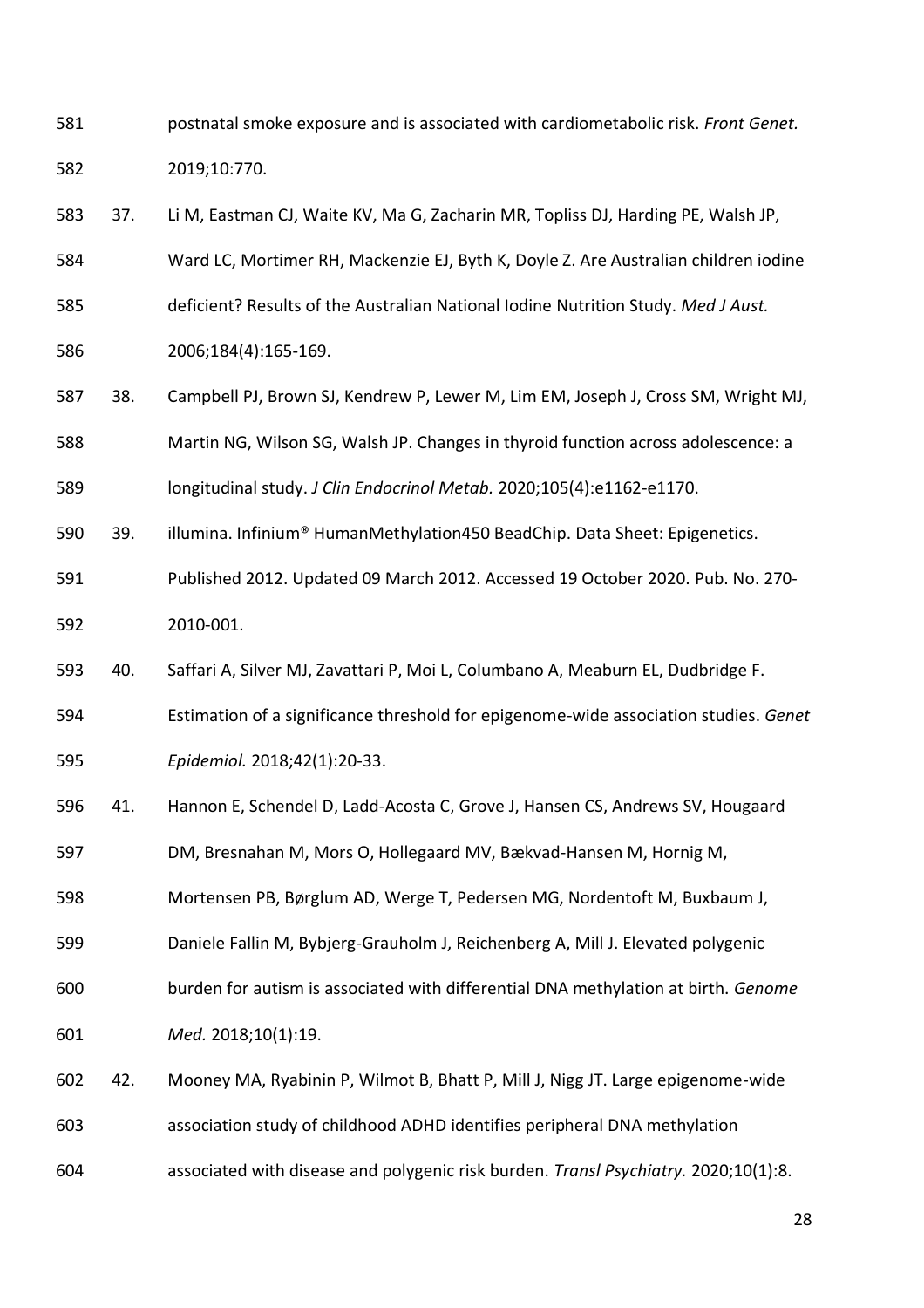- 43. Martin TC, Yet I, Tsai P-C, Bell JT. coMET: visualisation of regional epigenome-wide association scan results and DNA co-methylation patterns. *BMC Bioinformatics.*  2015;16(1):131.
- 44. Sacks D. Age limits and adolescents. *Paediatr Child Health.* 2003;8(9):577-578.
- 45. Lafontaine Bedecarratz N. Epigenome wide association study of thyroid function
- traits identifies novel associations of fT3 with KLF9 and DOT1L Supplement. The
- University of Western Australia 2020. Deposited 26 November 2020.
- http://doi.org/10.26182/2jar-e332
- 46. Knoedler JR, Subramani A, Denver RJ. The Krüppel-like factor 9 cistrome in mouse
- hippocampal neurons reveals predominant transcriptional repression via proximal

promoter binding. *BMC Genomics.* 2017;18(1):299.

- 47. McConnell BB, Yang VW. Mammalian Krüppel-like factors in health and diseases. *Physiol Rev.* 2010;90(4):1337-1381.
- 48. Zhang JS, Moncrieffe MC, Kaczynski J, Ellenrieder V, Prendergast FG, Urrutia R. A
- conserved alpha-helical motif mediates the interaction of Sp1-like transcriptional

repressors with the corepressor mSin3A. 2001;21(15):5041-5049.

- 49. Scobie KN, Hall BJ, Wilke SA, Klemenhagen KC, Fujii-Kuriyama Y, Ghosh A, Hen R,
- Sahay A. Kruppel-like factor 9 is necessary for late-phase neuronal maturation in the
- developing dentate gyrus and during adult hippocampal neurogenesis. *J Neurosci.*
- 2009;29(31):9875-9887.
- 50. Dugas JC, Ibrahim A, Barres BA. The T3-induced gene KLF9 regulates oligodendrocyte
- differentiation and myelin regeneration. *Mol Cell Neurosci.* 2012;50(1):45-57.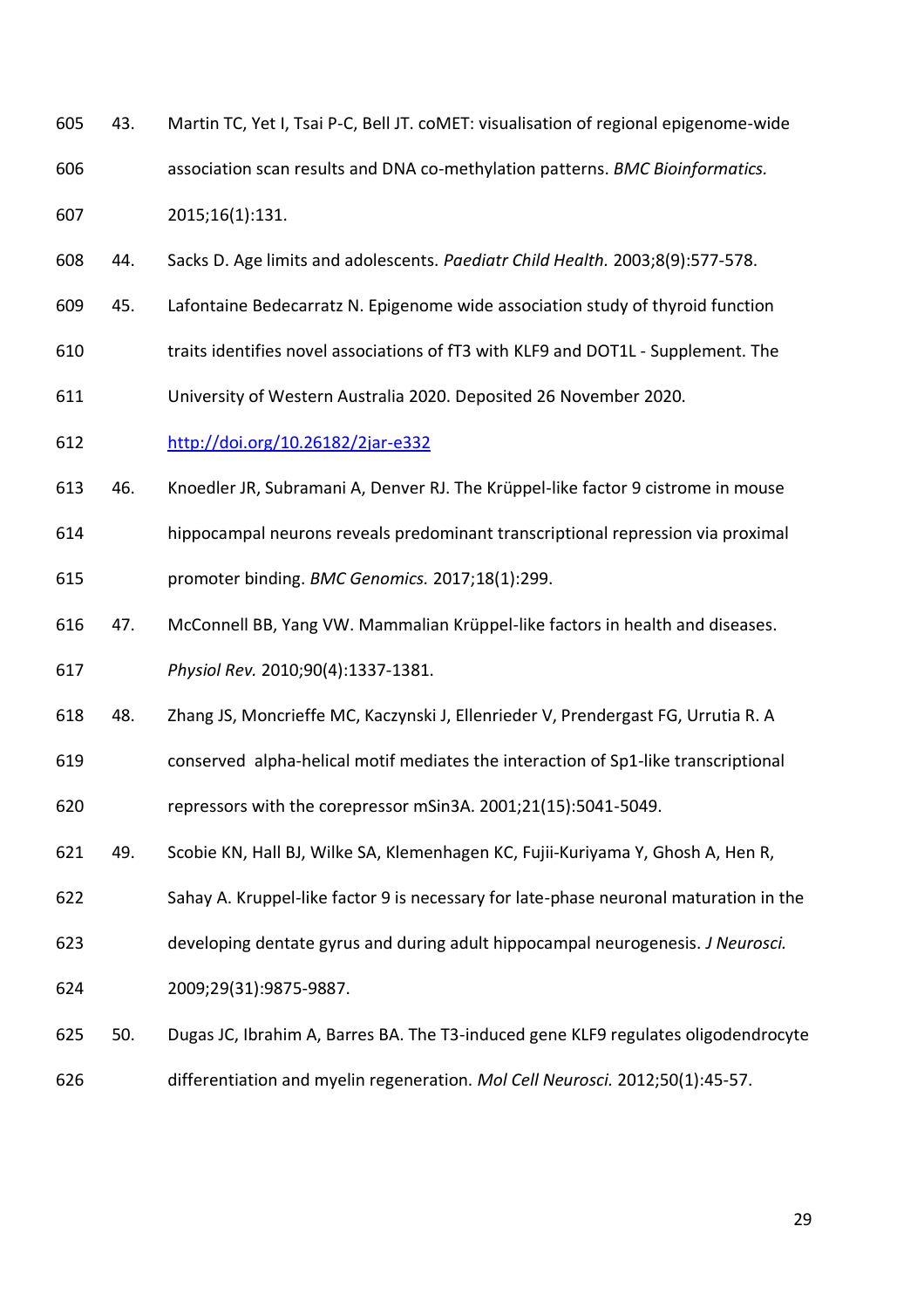- 51. Li J, Abe K, Milanesi A, Liu Y-Y, Brent GA. Thyroid hormone protects primary cortical neurons exposed to hypoxia by reducing DNA methylation and apoptosis.
- *Endocrinology.* 2019;160(10):2243-2256.
- 52. Simmons CD, Pabona JMP, Heard ME, Friedman TM, Spataro MT, Godley AL, Simmen
- FA, Burnett AF, Simmen RCM. Krüppel-like factor 9 loss-of-expression in human
- endometrial carcinoma links altered expression of growth-regulatory genes with
- aberrant proliferative response to estrogen. *Biol Reprod.* 2011;85(2):378-385.
- 53. Qiao F, Yao F, Chen L, Lu C, Ni Y, Fang W, Jin H. Krüppel-like factor 9 was down-
- regulated in esophageal squamous cell carcinoma and negatively regulated beta-
- catenin/TCF signaling. *Mol Carcinog.* 2016;55(3):280-291.
- 54. Kang L, Lü B, Xu J, Hu H, Lai M. Downregulation of Krüppel-like factor 9 in human colorectal cancer. *Pathol Int.* 2008;58(6):334-338.
- 55. Sun J, Wang B, Liu Y, Zhang L, Ma A, Yang Z, Ji Y, Liu Y. Transcription factor KLF9
- suppresses the growth of hepatocellular carcinoma cells in vivo and positively
- regulates p53 expression. *Cancer Lett.* 2014;355(1):25-33.
- 56. Bai XY, Li S, Wang M, Li X, Yang Y, Xu Z, Li B, Li Y, Xia K, Chen H, Wu H. Krüppel-like
- factor 9 down-regulates matrix metalloproteinase 9 transcription and suppresses human breast cancer invasion. *Cancer Lett.* 2018;412:224-235.
- 57. Chen S, Gu S, Xu M, Mei D, Xiao Y, Chen K, Yan Z. Krüppel‐like factor 9 promotes
- neuroblastoma differentiation via targeting the sonic hedgehog signaling pathway.
- *Pediatr Blood Cancer.* 2019;67(3):e28108.
- 58. Kowalik MA, Puliga E, Cabras L, Sulas P, Petrelli A, Perra A, Ledda-Columbano GM,
- Morandi A, Merlin S, Orrù C, Sanchez-Martin C, Fornari F, Gramantieri L, Parri M,
- Rasola A, Bellomo SE, Sebastian C, Follenzi A, Giordano S, Columbano A. Thyroid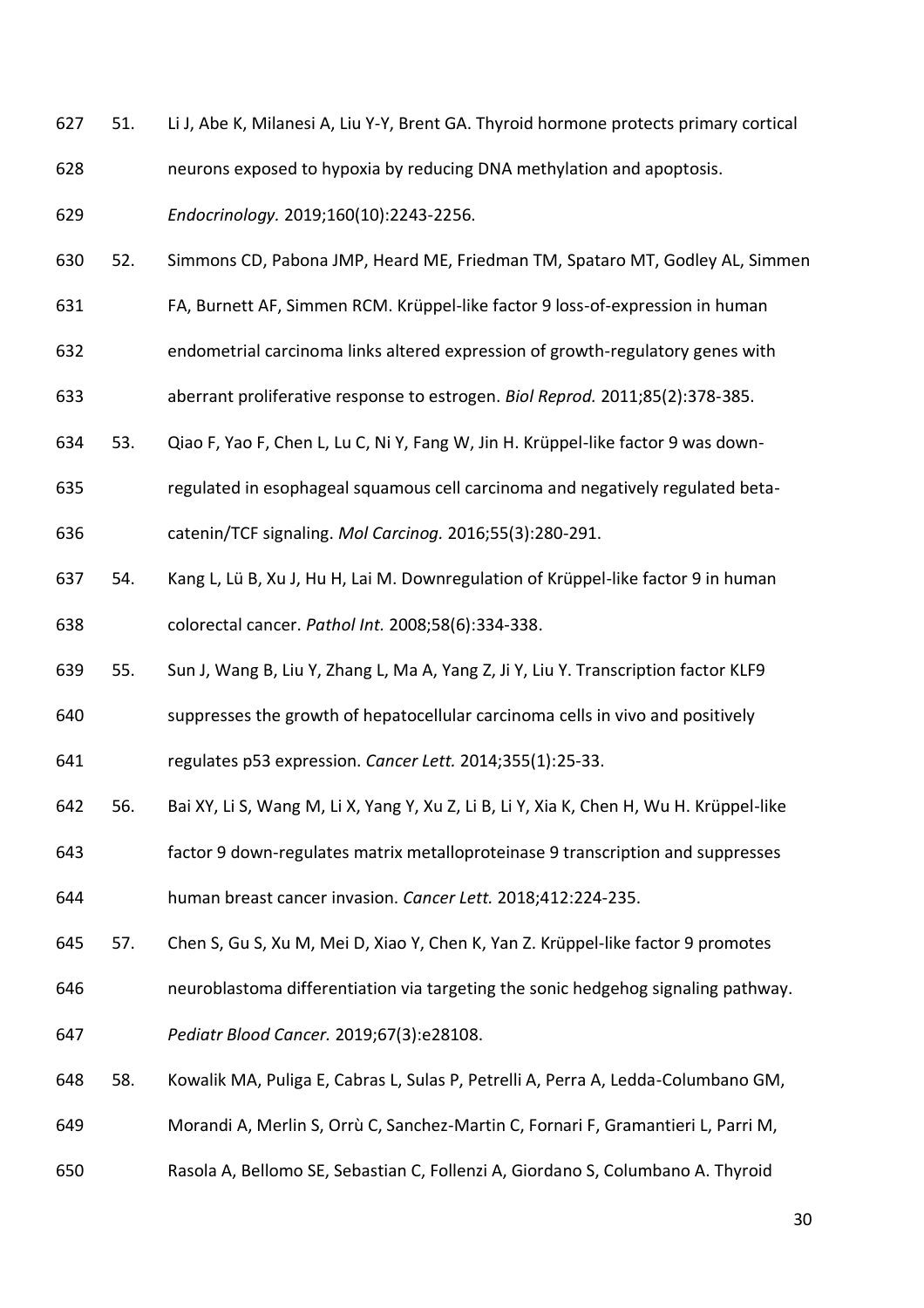- hormone inhibits hepatocellular carcinoma progression via induction of
- differentiation and metabolic reprogramming. *J Hepatol.* 2020;72(6):1159-1169.
- 59. Nguyen AT, Zhang Y. The diverse functions of Dot1 and H3K79 methylation. *Genes*
- *Dev.* 2011;25(13):1345-1358.
- 60. Wen L, Fu L, Shi YB. Histone methyltransferase Dot1L is a coactivator for thyroid
- hormone receptor during Xenopus development. *FASEB J.* 2017;31(11):4821-4831.
- 61. McLean CM, Karemaker ID, van Leeuwen F. The emerging roles of DOT1L in leukemia and normal development. *Leukemia.* 2014;28(11):2131-2138.
- 62. Taylor PN, Sayers A, Okosieme O, Das G, Draman MS, Tabasum A, Abusahmin H,
- Rahman M, Stevenson K, Groom A, Northstone K, Woltersdorf W, Taylor A, Ring S,
- Lazarus JH, Gregory JW, Rees A, Timpson N, Dayan CM. Maturation in serum thyroid
- function parameters over childhood and puberty: results of a longitudinal study. *J Clin Endocrinol Metab.* 2017;102(7):2508-2515.
- 63. Zhang Y, Xue Y, Cao C, Huang J, Hong Q, Hai T, Jia Q, Wang X, Qin G, Yao J, Wang X,
- Zheng Q, Zhang R, Li Y, Luo A, Zhang N, Shi G, Wang Y, Ying H, Liu Z, Wang H, Meng A,
- Zhou Q, Wei H, Liu F, Zhao J. Thyroid hormone regulates hematopoiesis via the TR-
- KLF9 axis. *Blood.* 2017;130(20):2161-2170.
- 64. Dorgalaleh A, Mahmoodi M, Varmaghani B, Kiani Node F, Saeeidi Kia O, Alizadeh S,
- Tabibian S, Bamedi T, Momeni M, Abbasian S, Kashani Khatib Z. Effect of thyroid
- dysfunctions on blood cell count and red blood cell indice. *Iran J Ped Hematol Oncol.*
- 2013;3(2):73-77.
- 65. Wopereis DM, Du Puy RS, Van Heemst D, Walsh JP, Bremner A, Bakker SJL, Bauer DC,
- Cappola AR, Ceresini G, Degryse J, Dullaart RPF, Feller M, Ferrucci L, Floriani C,
- Franco OH, Iacoviello M, Iervasi G, Imaizumi M, Jukema JW, Khaw K-T, Luben RN,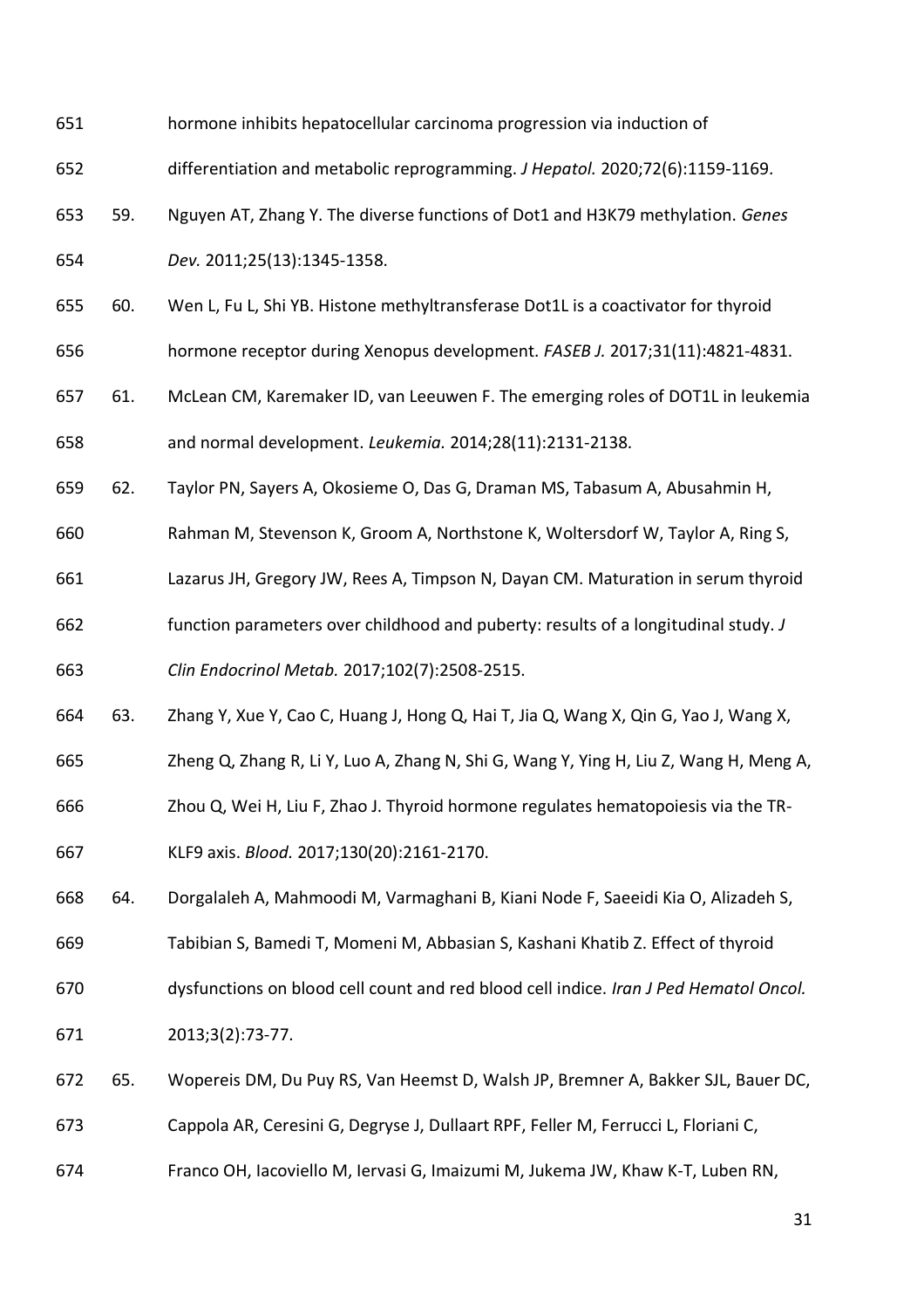- Molinaro S, Nauck M, Patel KV, Peeters RP, Psaty BM, Razvi S, Schindhelm RK, Van
- Schoor NM, Stott DJ, Vaes B, Vanderpump MPJ, Völzke H, Westendorp RGJ, Rodondi
- N, Cobbaert CM, Gussekloo J, Den Elzen WPJ. The relation between thyroid function
- and anemia: a pooled analysis of individual participant data. *J Clin Endocrinol Metab.*
- 2018;103(10):3658-3667.
- 66. Arpin C, Pihlgren M, Fraichard A, Aubert D, Samarut J, Chassande O, Marvel J. Effects of T3Rα1 and T3Rα2 gene deletion on T and B lymphocyte development. *J Immunol.*  2000;164(1):152-160.
- 67. Wu Y, Byrne EM, Zheng Z, Kemper KE, Yengo L, Mallett AJ, Yang J, Visscher PM, Wray
- NR. Genome-wide association study of medication-use and associated disease in the
- UK Biobank. *Nat Commun.* 2019;10(1):1891.
- 68. Paquette MA, Dong H, Gagné R, Williams A, Malowany M, Wade MG, Yauk CL.
- Thyroid hormone-regulated gene expression in juvenile mouse liver: identification of
- thyroid response elements using microarray profiling and in silico analyses. *BMC*
- *Genomics.* 2011;12(1):634.
- 69. Nestal De Moraes G, Carneiro L, Maia R, Lam E, Sharrocks A. FOXK2 Transcription
- Factor and Its Emerging Roles in Cancer. *Cancers (Basel).* 2019;11(3):393.
- 70. Fernández LP, López-Márquez A, Martínez ÁM, Gómez-López G, Santisteban P. New
- Insights into FoxE1 Functions: Identification of Direct FoxE1 Targets in Thyroid Cells.
- *PLoS ONE.* 2013;8(5):e62849.
- 71. Sinha RA, Singh BK, Yen PM. Thyroid hormone regulation of hepatic lipid and
- carbohydrate metabolism. *Trends Endocrinol Metab.* 2014;25(10):538-545.
- 72. Ferdous A, Wang ZV, Luo Y, Li DL, Luo X, Schiattarella GG, Altamirano F, May HI,
- Battiprolu PK, Nguyen A, Rothermel BA, Lavandero S, Gillette TG, Hill JA. FoxO1–Dio2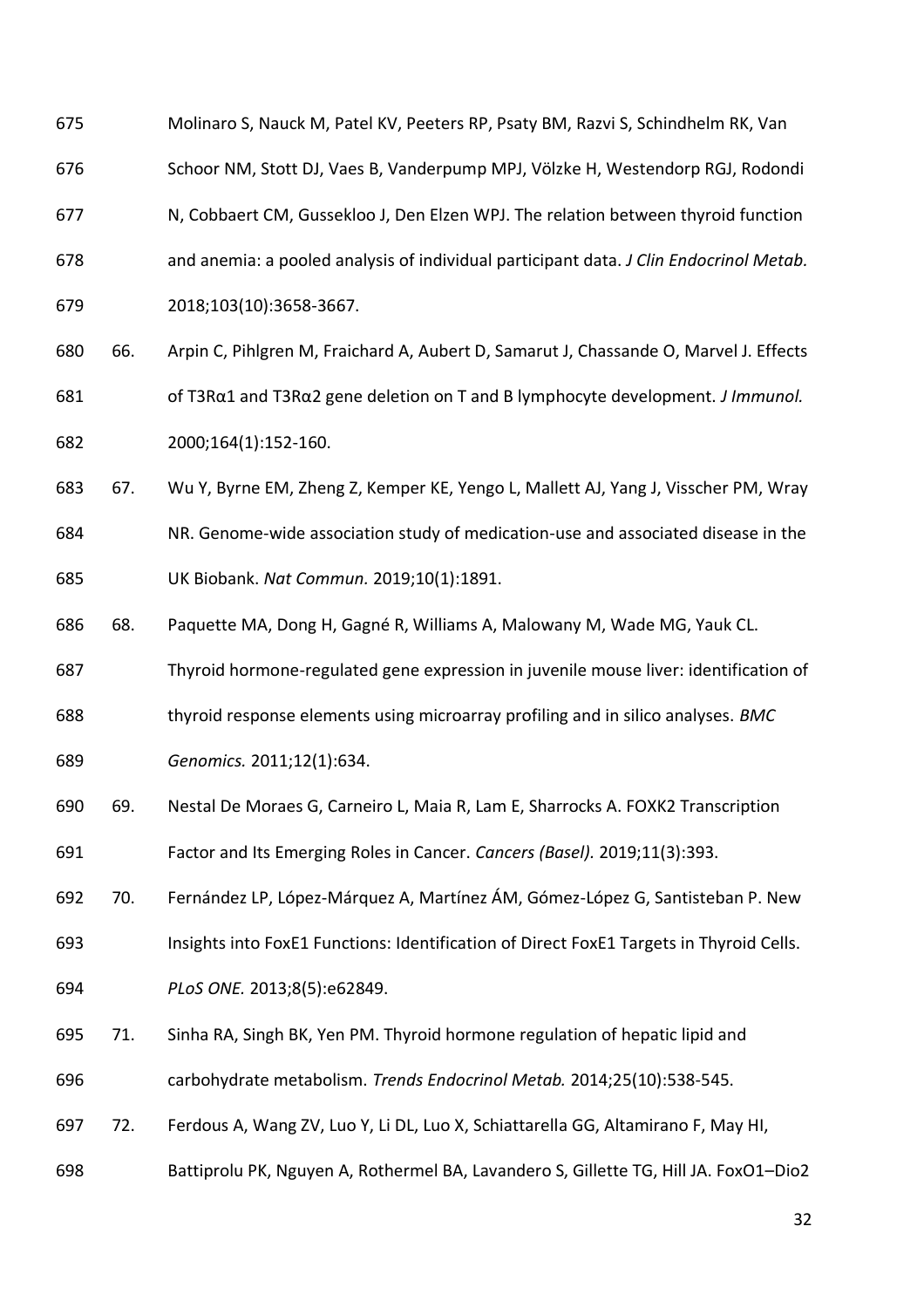- signaling axis governs cardiomyocyte thyroid hormone metabolism and hypertrophic growth. *Nat Commun.* 2020;11(1):2551.
- 73. Sakaguchi M, Cai W, Wang C-H, Cederquist CT, Damasio M, Homan EP, Batista T,
- Ramirez AK, Gupta MK, Steger M, Wewer Albrechtsen NJ, Singh SK, Araki E, Mann M,
- Enerbäck S, Kahn CR. FoxK1 and FoxK2 in insulin regulation of cellular and
- mitochondrial metabolism. *Nat Commun.* 2019;10(1):1582.
- 74. Anttonen A-K, Hilander T, Linnankivi T, Isohanni P, French RL, Liu Y, Simonović M, Söll
- D, Somer M, Muth-Pawlak D, Corthals GL, Laari A, Ylikallio E, Lähde M, Valanne L,
- Lönnqvist T, Pihko H, Paetau A, Lehesjoki A-E, Suomalainen A, Tyynismaa H.
- Selenoprotein biosynthesis defect causes progressive encephalopathy with elevated
- lactate. *Neurology.* 2015;85(4):306-315.
- 75. Bianco AC, Salvatore D, Gereben BZ, Berry MJ, Larsen PR. Biochemistry, Cellular and
- Molecular Biology, and Physiological Roles of the Iodothyronine Selenodeiodinases.
- *Endocr Rev.* 2002;23(1):38-89.
- 76. Dumitrescu AM, Liao X-H, Abdullah MSY, Lado-Abeal J, Majed FA, Moeller LC, Boran
- G, Schomburg L, Weiss RE, Refetoff S. Mutations in SECISBP2 result in abnormal
- thyroid hormone metabolism. *Nat Genet.* 2005;37(11):1247-1252.
- 77. Guo Q, Wu Y, Hou Y, Liu Y, Liu T, Zhang H, Fan C, Guan H, Li Y, Shan Z, Teng W.
- Cytokine secretion and pyroptosis of thyroid follicular cells mediated by enhanced
- NLRP3, NLRP1, NLRC4, and AIM2 inflammasomes are associated with autoimmune
- thyroiditis. *Front Immunol.* 2018;9:1197.
- 78. Vargas R, Videla LA. Thyroid hormone suppresses ischemia-reperfusion-induced liver
- NLRP3 inflammasome activation: Role of AMP-activated protein kinase. *Immunol*
- *Lett.* 2017;184:92-97.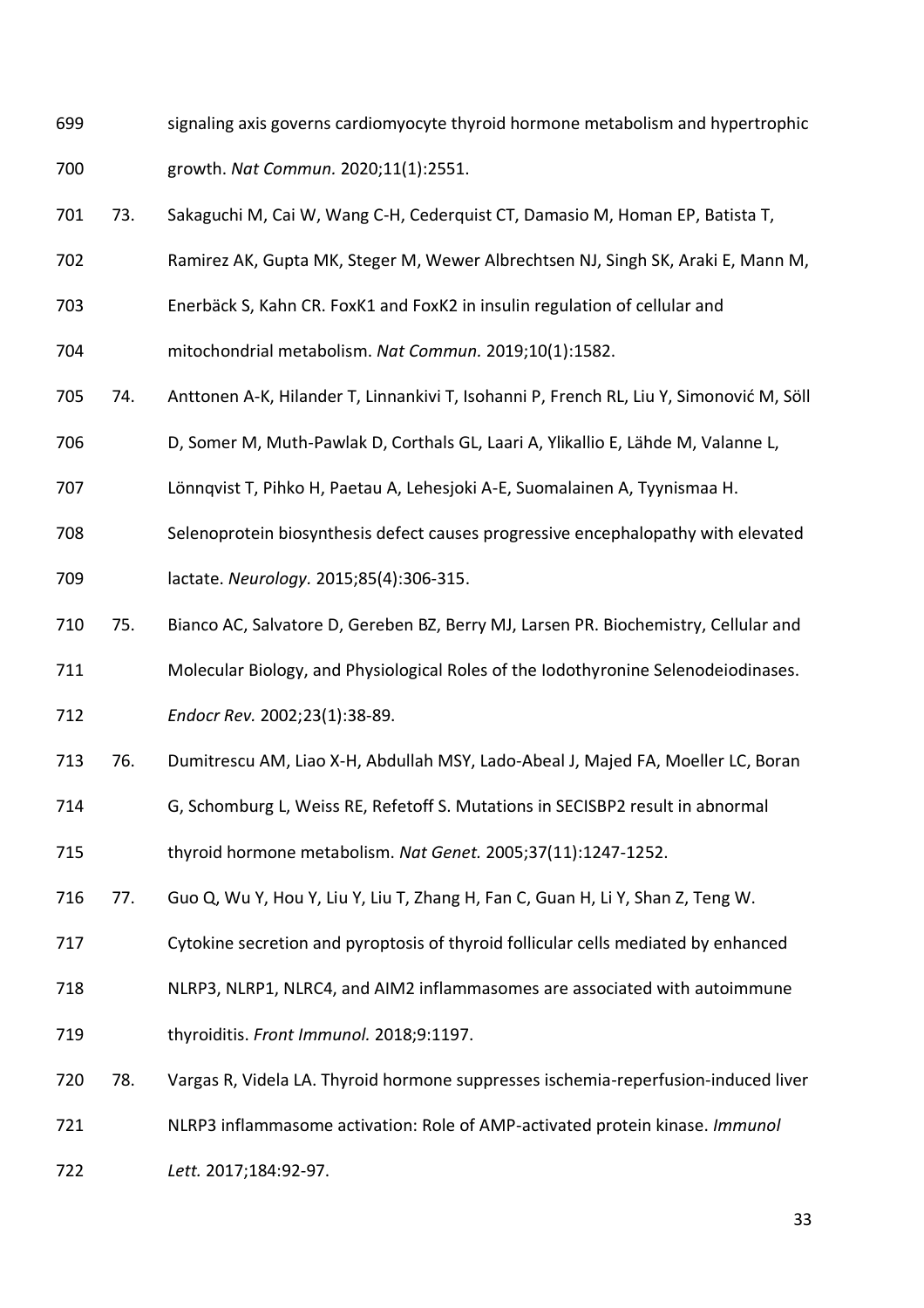79. Agnihothri RV, Courville AB, Linderman JD, Smith S, Brychta R, Remaley A, Chen KY, Simchowitz L, Celi FS. Moderate weight loss is sufficient to affect thyroid hormone homeostasis and inhibit its peripheral conversion. *Thyroid.* 2014;24(1):19-26. 80. Economidou F, Douka E, Tzanela M, Nanas S, Kotanidou A. Thyroid function during critical illness. *Hormones (Athens).* 2011;10(2):117-124.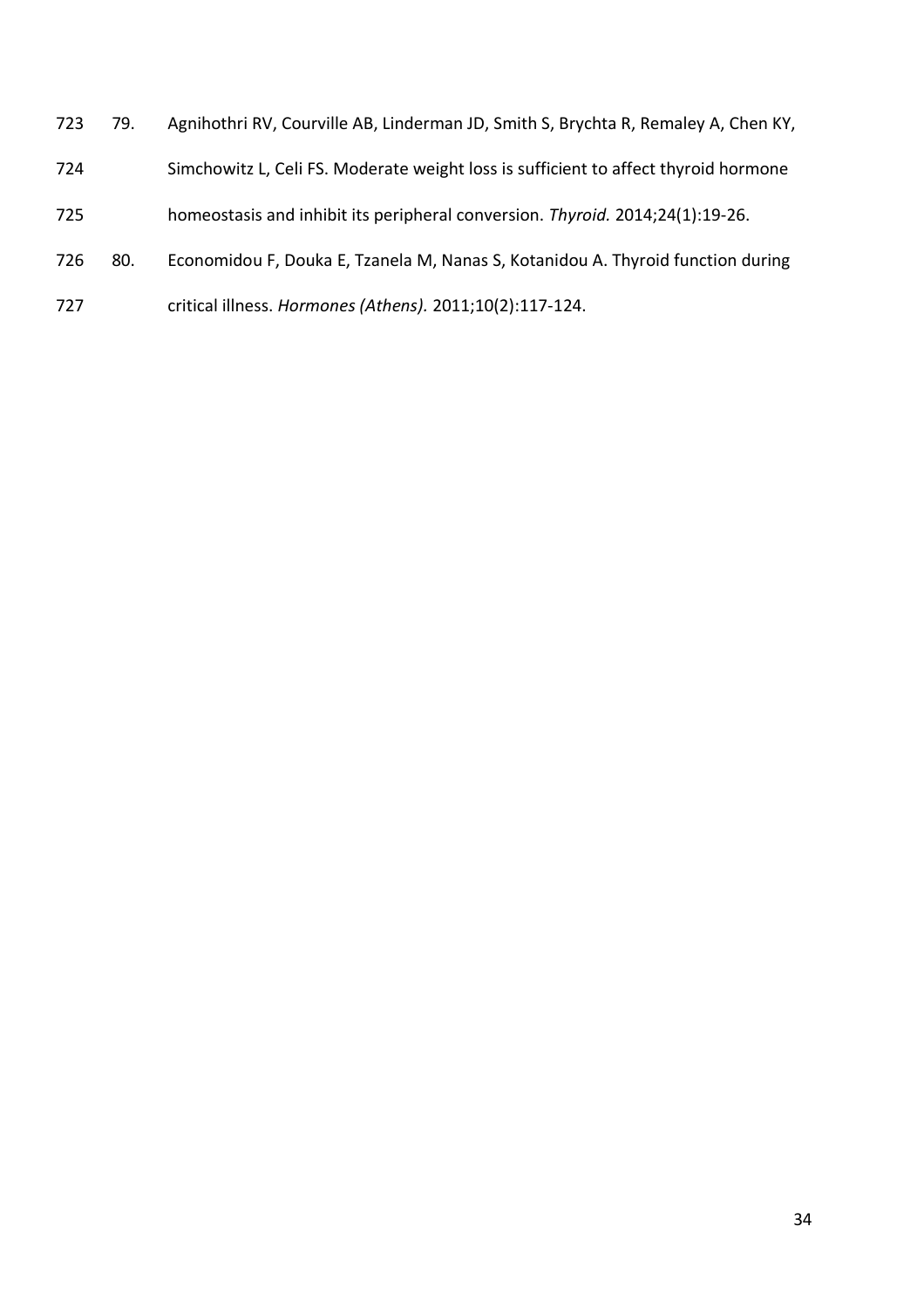# 728 **Table 1 –** Descriptive statistics of study participants

|                                              | <b>BSGS (n=563)</b> | Raine Study (n=863) |
|----------------------------------------------|---------------------|---------------------|
| Age at DNAm collection, median [IQR] (years) | 14.2 [12.1-17.8]    | 17.0 (16.9-17.2)    |
| Male sex (%)                                 | 53%                 | 53%                 |
| $fT3$ (pmol/L)                               | 4.92(0.65)          | 5.47(0.60)          |
| $fT4$ (pmol/L)                               | 12.64 (1.36)        | 12.25 (1.25)        |
| TSH (mU/L)                                   | 1.58(0.88)          | 2.08(0.94)          |
| Time between blood sample taken for DNA and  | $-0.005(0.19)$      | 3.08(0.51)          |
| thyroid function (years)                     |                     |                     |

729 Data are shown as mean (SD) unless otherwise stated. Abbreviation: DNAm, DNA

730 methylation; IQR, interquartile range; BSGS, Brisbane Systems Genetics Study.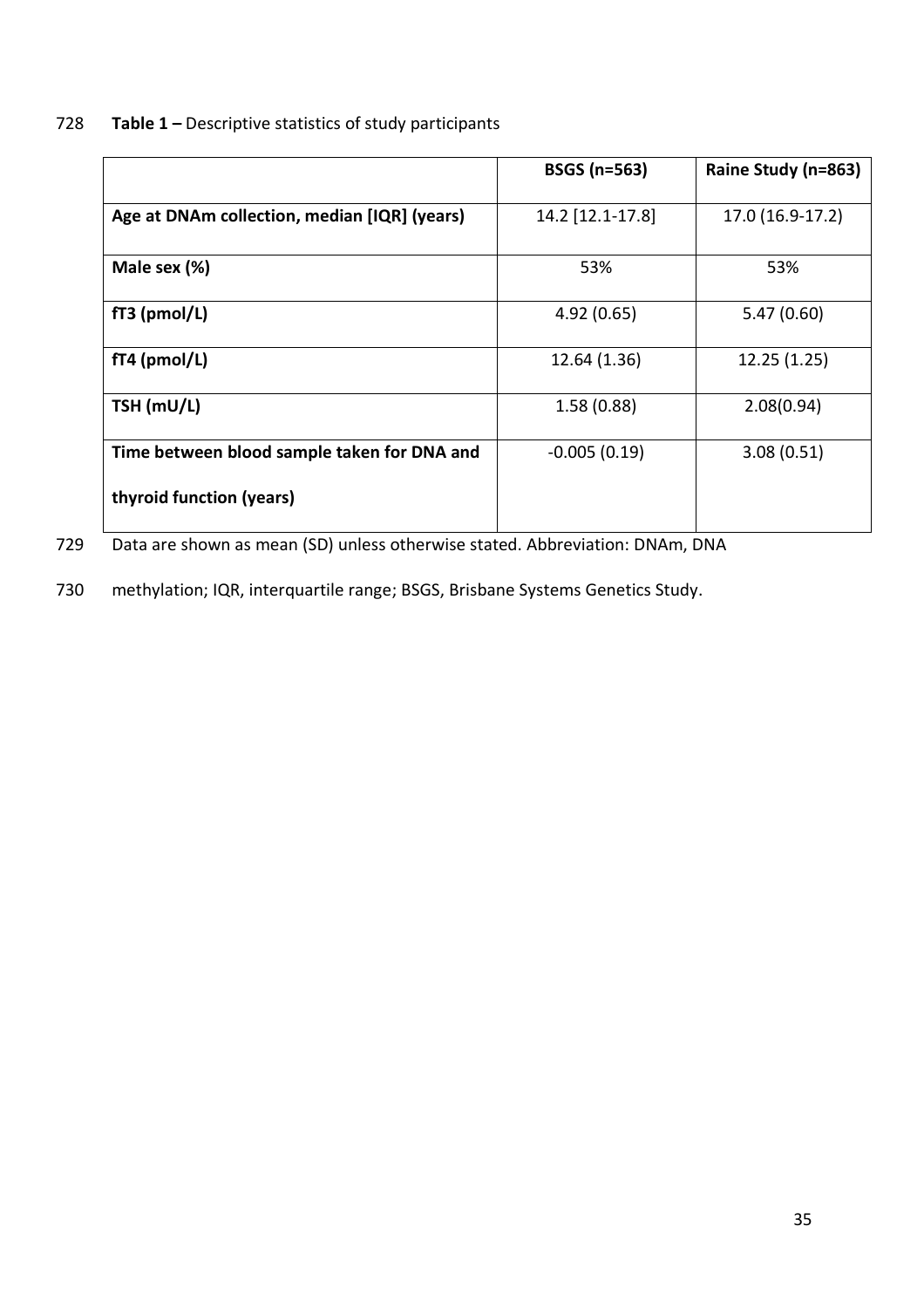| Phenotype       | CpG site   | Chr            | <b>Position</b> | Nearest gene     | Location   | <b>BSGS</b> | <b>BSGS</b> | <b>BSGS</b> | <b>Raine Study</b> | <b>Raine Study</b> | <b>Raine Study</b> | Meta-analysis | Meta-analysis | Meta-analysis |
|-----------------|------------|----------------|-----------------|------------------|------------|-------------|-------------|-------------|--------------------|--------------------|--------------------|---------------|---------------|---------------|
|                 |            |                | (hg19)          |                  |            | (n)         | β           | P-value     | (n)                | β                  | P-value            | (n)           | β             | P-value       |
| fT <sub>3</sub> |            |                |                 |                  |            |             |             |             |                    |                    |                    |               |               |               |
|                 | cg00024471 | 3              | 188692547       | TPRG1            | Intron 1   | 563         | $-2.26$     | 5.93E-12    | 863                | $-0.44$            | $4.11E-2$          | 1426          | $-0.99$       | 2.58E-8       |
|                 | cg00049440 | 9              | 73026643        | KLF9             | Intron 1   | 563         | $-1.87$     | 2.44E-7     | 863                | $-1.20$            | 1.16E-4            | 1426          | $-1.49$       | 2.88E-10      |
|                 | cg01695994 | 17             | 80246403        | <b>LINC01970</b> | Intergenic | 563         | $-2.75$     | 1.33E-13    | 863                | $-1.19$            | 4.81E-5            | 1426          | $-1.81$       | 3.31E-15      |
|                 | cg02183564 |                | 76874892        | CCDC146          | Intron 4   | 563         | $-2.63$     | 2.29E-13    | 863                | $-0.38$            | 1.66E-1            | 1426          | $-1.24$       | 9.69E-9       |
|                 | cg04173586 | 19             | 2167496         | DOT1L            | Intron 1   | 559         | $-2.11$     | 4.64E-18    | 863                | $-0.64$            | 7.89E-4            | 1422          | $-1.22$       | 2.09E-16      |
|                 | cg19837174 | 10             | 6389707         | <b>LINC02656</b> | Intergenic | 563         | $-1.98$     | 5.48E-10    | 863                | $-0.80$            | 1.38E-3            | 1426          | $-1.26$       | 1.10E-10      |
| <b>TSH</b>      |            |                |                 |                  |            |             |             |             |                    |                    |                    |               |               |               |
|                 | cg03445151 | $\overline{2}$ | 23516881        | AC012506.1       | Intergenic | 559         | 0.21        | $2.33E-4$   | 863                | 0.27               | 5.45E-6            | 1422          | 0.24          | 6.19E-9       |
|                 | cg20065905 | 17             | 80560980        | FOXK2            | 3' UTR     | 562         | 0.23        | 1.81E-4     | 863                | 0.23               | 2.45E-4            | 1425          | 0.23          | 1.75E-7       |

# 731 **Table 2 –** Details of the epigenome-wide significant differentially methylated positions from the meta-analysis

732 Abbreviations: Chr, chromosome; n, number; BSGS, Brisbane Systems Genetics Study; UTR, untranslated region.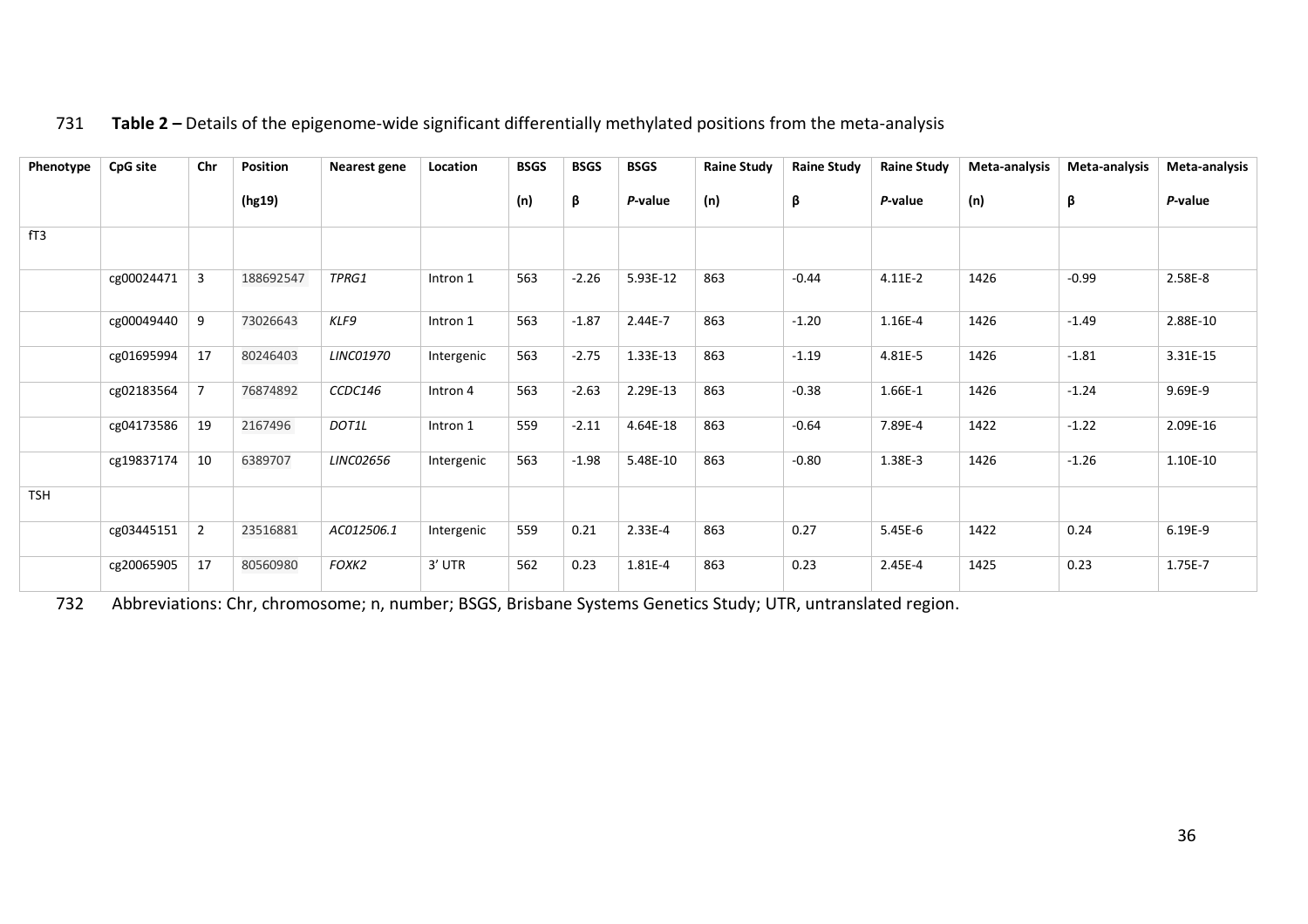# 733 **Table 3 –** Statistically significant differentially methylated regions (DMRs) associated with

# 734 fT3, fT4 or TSH

| Phenotype  | Chr            | Position          | <b>Nearest gene</b> | Location   | Probes         | Unadjusted  | Sidak P-     | <b>Direction</b>            |
|------------|----------------|-------------------|---------------------|------------|----------------|-------------|--------------|-----------------------------|
|            |                | (hg19)            |                     |            | (n)            | P-value     | value (Pcor) |                             |
| fT3        |                |                   |                     |            |                |             |              |                             |
|            | 10             | 124638874-        | FAM24B              | Intron     | 8              | 1.81E-7     | 1.40E-4      | $+$                         |
|            |                | 124639167         |                     |            |                |             |              |                             |
|            | 11             | 65546988-65547172 | AP5B1               | Exon 2     | 4              | 8.18E-9     | $1.01E - 5$  | $\omega$                    |
|            | 3              | 48694451-48694673 | CELSR3              | Exon       | 4              | 2.83E-8     | 2.90E-5      | $+$                         |
|            | 4              | 25090491-25090665 | <b>SEPSECS</b>      | Intergenic | 4              | 1.22E-7     | 1.59E-4      | $\pm$                       |
| fT4        |                |                   |                     |            |                |             |              |                             |
|            | $\overline{4}$ | 186732837-        | SORBS2              | Various    | $\overline{7}$ | 5.86E-12    | 5.78E-9      | $\pm$                       |
|            |                | 186733060         |                     |            |                |             |              |                             |
|            | $\overline{4}$ | 206112-206442     | <b>ZNF876P</b>      | Exon 1     | 6              | 1.06E-8     | 7.08E-6      | $\sim$                      |
|            | 22             | 38092643-38093079 | <b>TRIOBP</b>       | Intron 1   | $10\,$         | 1.57E-9     | 7.90E-7      | $\ddot{}$                   |
|            | 20             | 5485144-5485294   | LINC00654           | Exon 1     | 5              | 8.51E-8     | 1.25E-4      | $\mathcal{L}_{\mathcal{A}}$ |
|            | 10             | 135051233-        | <b>VENTX</b>        | Exon 1     | 8              | 2.89E-7     | 2.63E-4      | $\mathcal{L}_{\mathcal{A}}$ |
|            |                | 135051475         |                     |            |                |             |              |                             |
|            | 12             | 47225979-47226301 | SLC38A4             | Exon +     | 5              | 2.47E-8     | 1.69E-5      | $\omega$                    |
|            |                |                   |                     | Intron 1   |                |             |              |                             |
|            | 15             | 91473291-91473569 | UNC45A/HDDC3        | Exon       | 6              | $2.21E - 7$ | 1.75E-4      | $+$                         |
|            | 17             | 79380493-79380585 | BAHCC1              | Intron     | $\mathbf{3}$   | 1.81E-5     | 4.23E-2      | $\ddot{}$                   |
|            | $\overline{2}$ | 239008929-        | ESPNL               | Exon 1     | 5              | $1.14E-6$   | $1.34E - 3$  | $+$                         |
|            |                | 239009118         |                     |            |                |             |              |                             |
|            | $\overline{7}$ | 4848814-4848939   | RADIL               | Intron     | $\mathbf{3}$   | $3.18E - 8$ | 5.60E-5      | $+$                         |
|            | 22             | 30476089-30476525 | HORMAD2-AS1         | Exon 1     | 11             | 3.50E-9     | 1.77E-6      | $\blacksquare$              |
| <b>TSH</b> |                |                   |                     |            |                |             |              |                             |
|            | 11             | 7110074-7110196   | RBMXL2              | Exon 1     | 5              | 9.78E-10    | $1.83E-6$    | $\mathcal{L}_{\mathcal{A}}$ |
|            | $\mathbf{1}$   | 247611448-        | NLRP3               | Intron     | $\mathbf{3}$   | 9.90E-11    | 3.28E-7      | $+$                         |
|            |                | 247611517         |                     |            |                |             |              |                             |
|            |                |                   |                     |            |                |             |              |                             |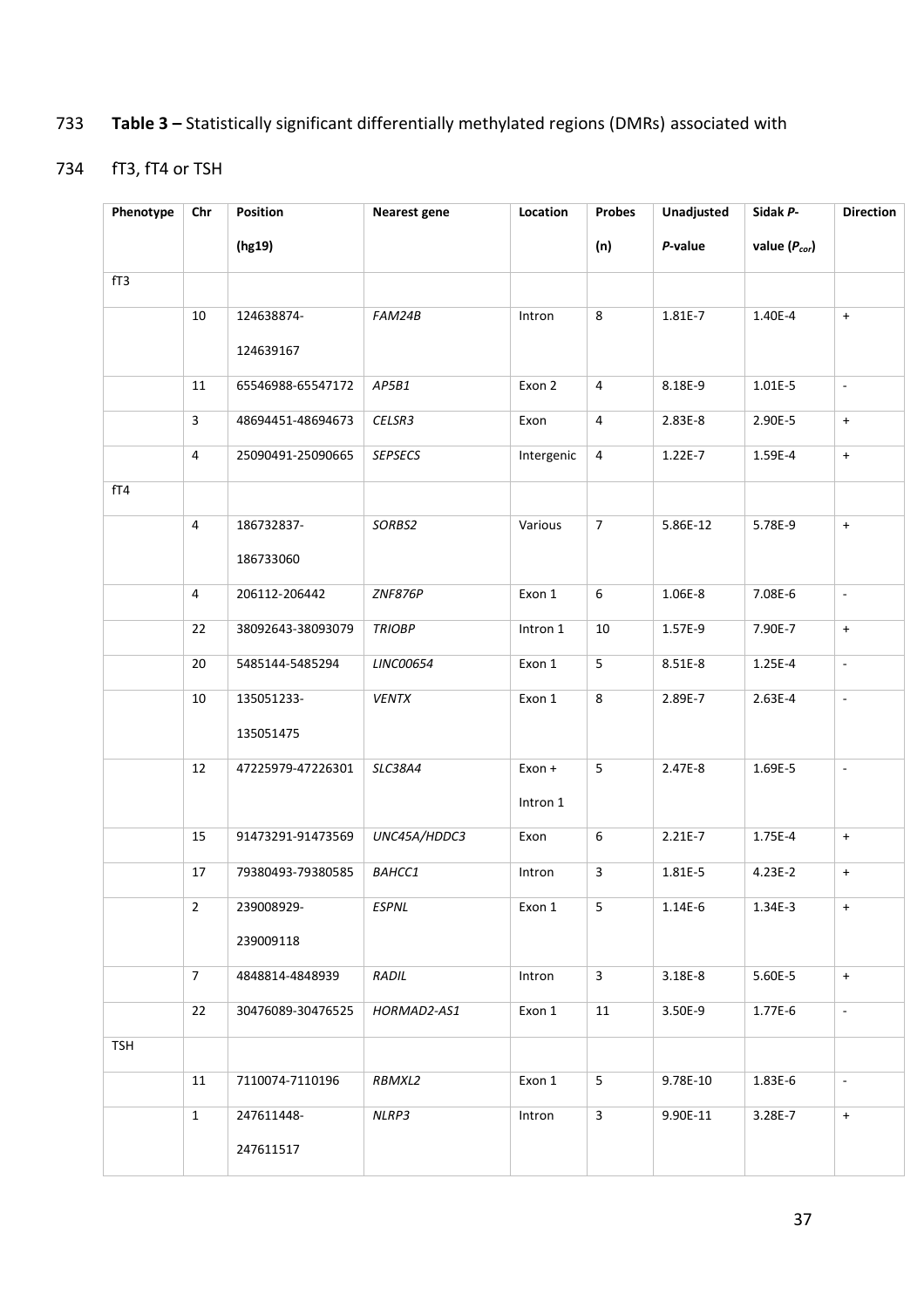| 12 | 54446253-54446537       | HOXC4        | Intron 1 | 6 | 7.73E-7   | $6.23E-4$   | $+$                      |
|----|-------------------------|--------------|----------|---|-----------|-------------|--------------------------|
| 13 | 36871878-36872246       | CCDC169      | Exon 1   | 9 | 3.39E-7   | $2.10E - 4$ | $\overline{\phantom{a}}$ |
| 13 | 50703549-50703841       | <i>DLEU1</i> | Intron   | 3 | 7.44E-8   | $5.83E - 5$ | $+$                      |
| 20 | 3051954-3052345         | OXT          | Exon 1   | 9 | $1.13E-9$ | $6.62E - 7$ | $\overline{\phantom{a}}$ |
| 4  | 118006619-<br>118006825 | TRAM1L1      | Exon 1   | 6 | $3.82E-9$ | $4.24E - 6$ | $\overline{\phantom{a}}$ |
| 5  | 150325954-<br>150326312 | ZNF300P1     | Exon 1   | 8 | 9.70E-9   | $6.20E - 6$ | $\overline{\phantom{a}}$ |

Abbreviations**:** Chr, chromosome; n, number.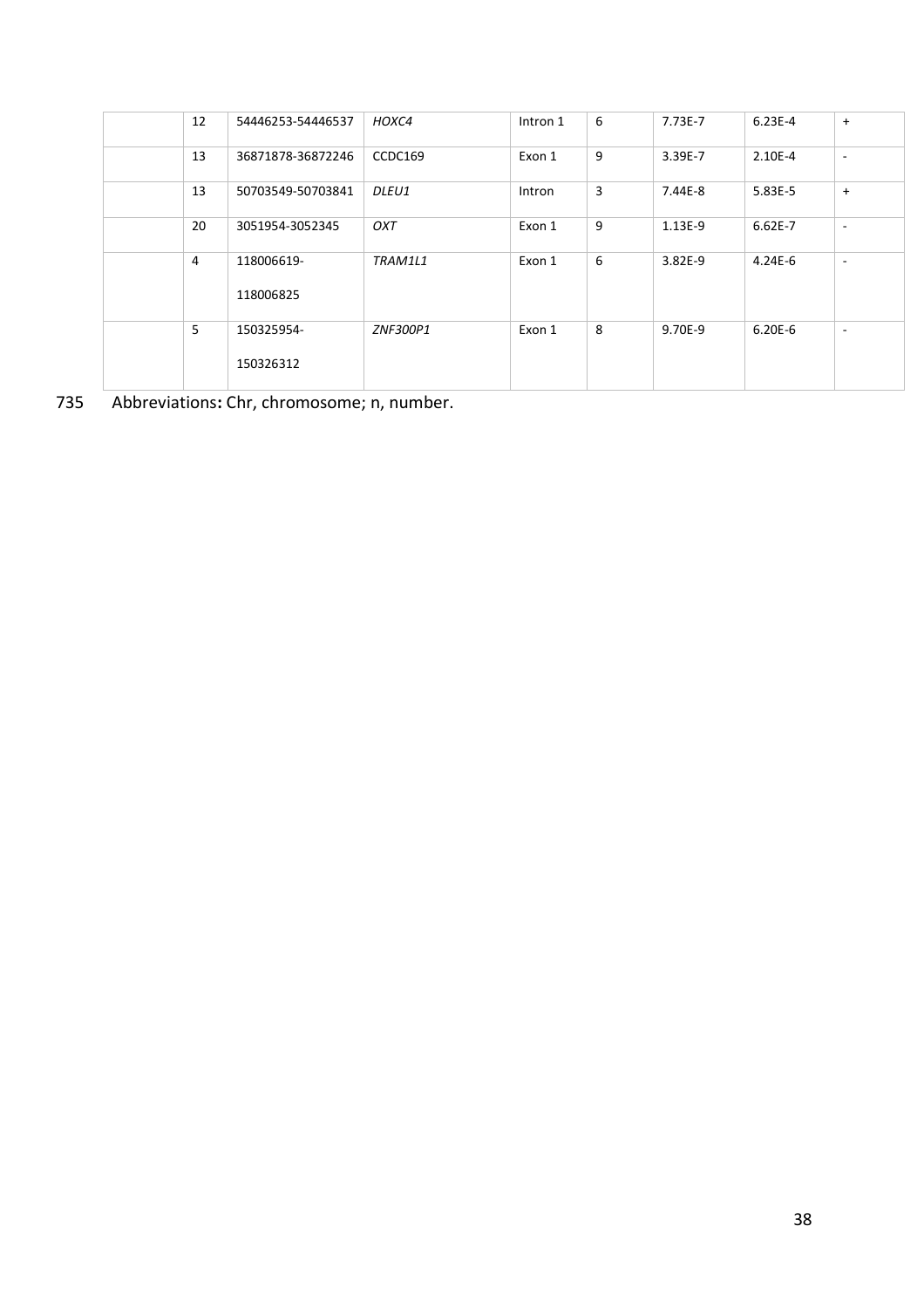**Figure 1.** Miami plot of meta-analysis of EWAS for fT3 (top panel) and for TSH (bottom 737 panel). The x-axis shows chromosome position, and the y-axis the -log<sub>10</sub> P-values. The epigenome-wide significance threshold is represented by the horizontal red lines (*P* = 2.4E-7) and the threshold for suggestive association shown by the blue horizontal lines  $(P = 1.0E-5)$ .

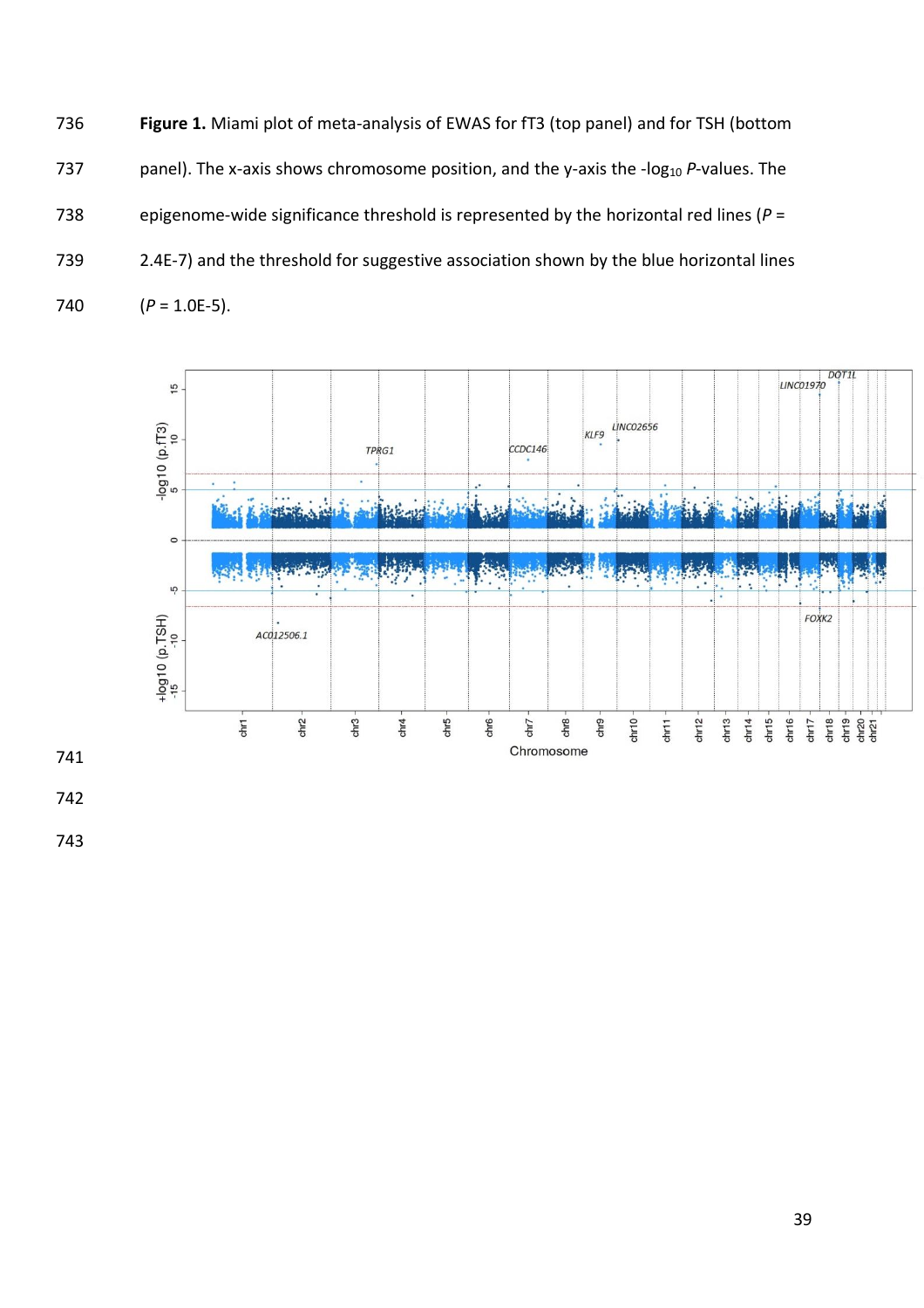- **Figure 2.** Local association plots describing the genomic region for each of the significant
- DMP (top panel), the functional annotation (middle panel) and the pattern of co-

methylation at individual CpG sites at a) cg00049440 and b) cg04713586. Co-

- methylation relationships are derived from BSGS participants.
- **a)**